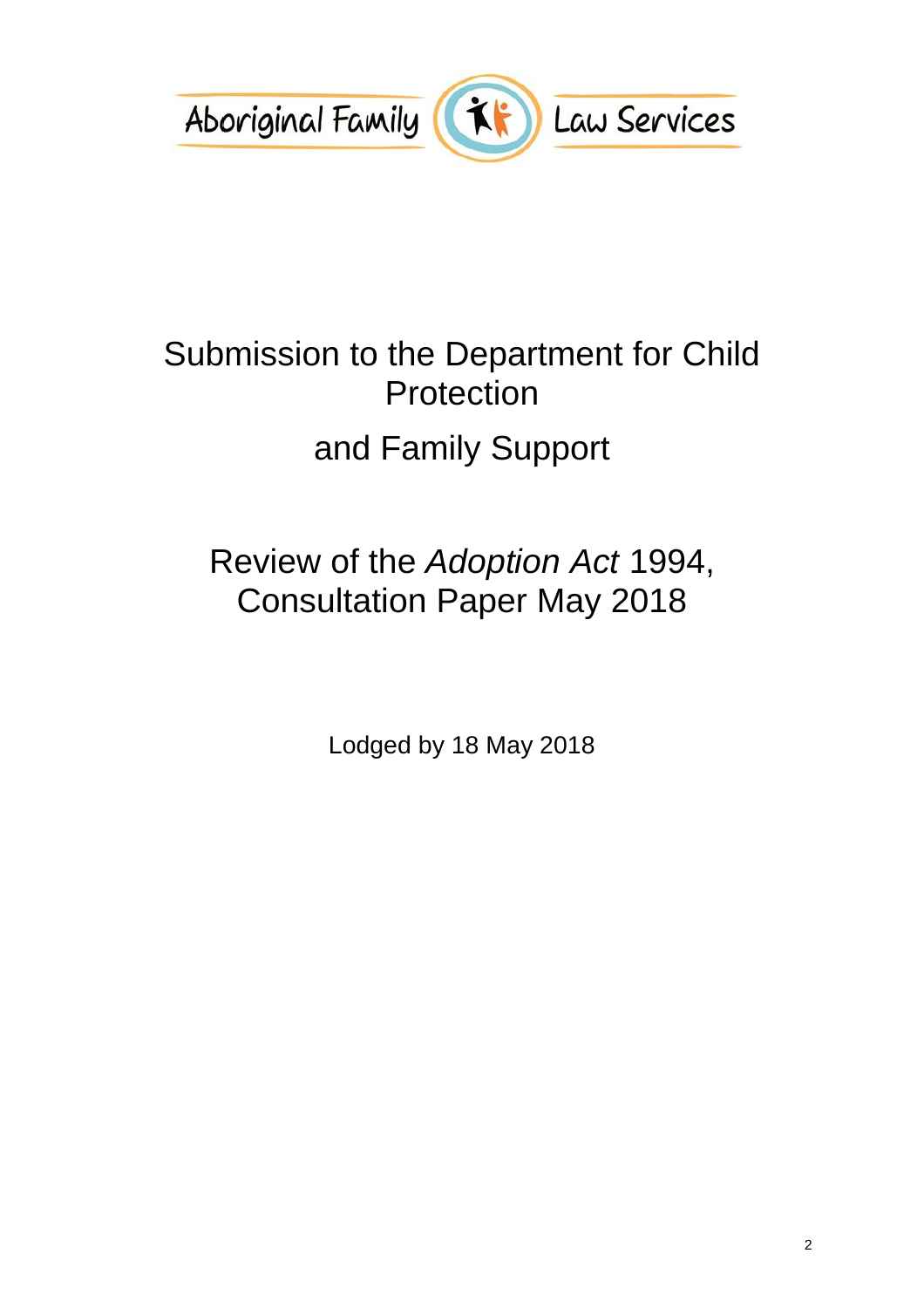

### **1. About Aboriginal Family Law Services (WA)**

The Aboriginal Family Law Services (WA) is committed to being a leader in the provision of family violence legal services, support and education for Aboriginal and Torres Strait Islander people in Western Australia (WA) who have experienced, or, who are experiencing family and sexual violence. (**Please note**: The term Aboriginal is used herein to refer to both Aboriginal and Torres Strait Islander people wherever relevant.)

Funded by the Department of the Prime Minister and Cabinet (DPMC) under the national Family Violence Prevention Legal Service (FVPLS) Program, we are the largest FVPLS provider in Australia. The FVPLS program provides specialist legal services in the area of family violence matters. It aims to 'prevent, reduce and respond to incidents of family violence and sexual assault among Aboriginal people'.<sup>1</sup> Fourteen services are funded nationally to provide these services to 31 rural and remote locations.

Services are delivered in six regions across WA covering the West Kimberley, East Kimberley, Gascoyne, Midwest, Goldfields, and Pilbara regions. 47% of the state's Aboriginal population resides in these regions.<sup>2</sup>

Offices are located in Broome, Carnarvon, Geraldton, Kalgoorlie, Kununurra, and Port Hedland. From these locations outreach services extend to over 30 remote townships and Aboriginal communities. The corporate services office located in Perth provides strategic and management support to all regional offices including finance, human resources, administration, quality assurance and compliance functions.

#### **2. Introduction**

The Aboriginal Family Law Services (WA) welcomes the opportunity to have input into the Review of the Adoption Act 1994 Consultation Paper May 2018.

Aboriginal Family Law Services (WA) provides professional legal assistance to Aboriginal peoples that have experienced or are experiencing domestic or sexual violence. This submission on Review of the Adoption Act 1994 Consulation Paper will address terms of reference;

- the extent to which members of the public are aware of the effects of the Act;
- the effect of the Act on birth parents, adoptees and prospective adoptive parents and the relatives of parties to adoptions; and

 $\overline{a}$ <sup>1</sup> Productivity Commission (2014) Access to Justice Arrangements Draft Report, p 29 <sup>2</sup> Aboriginal and Torres Islander Census counts 2011 – Australian Bureau of Statistics <http://www.abs.gov.au/ausstats/abs@.nsf/Lookup/2075.0main+features32011>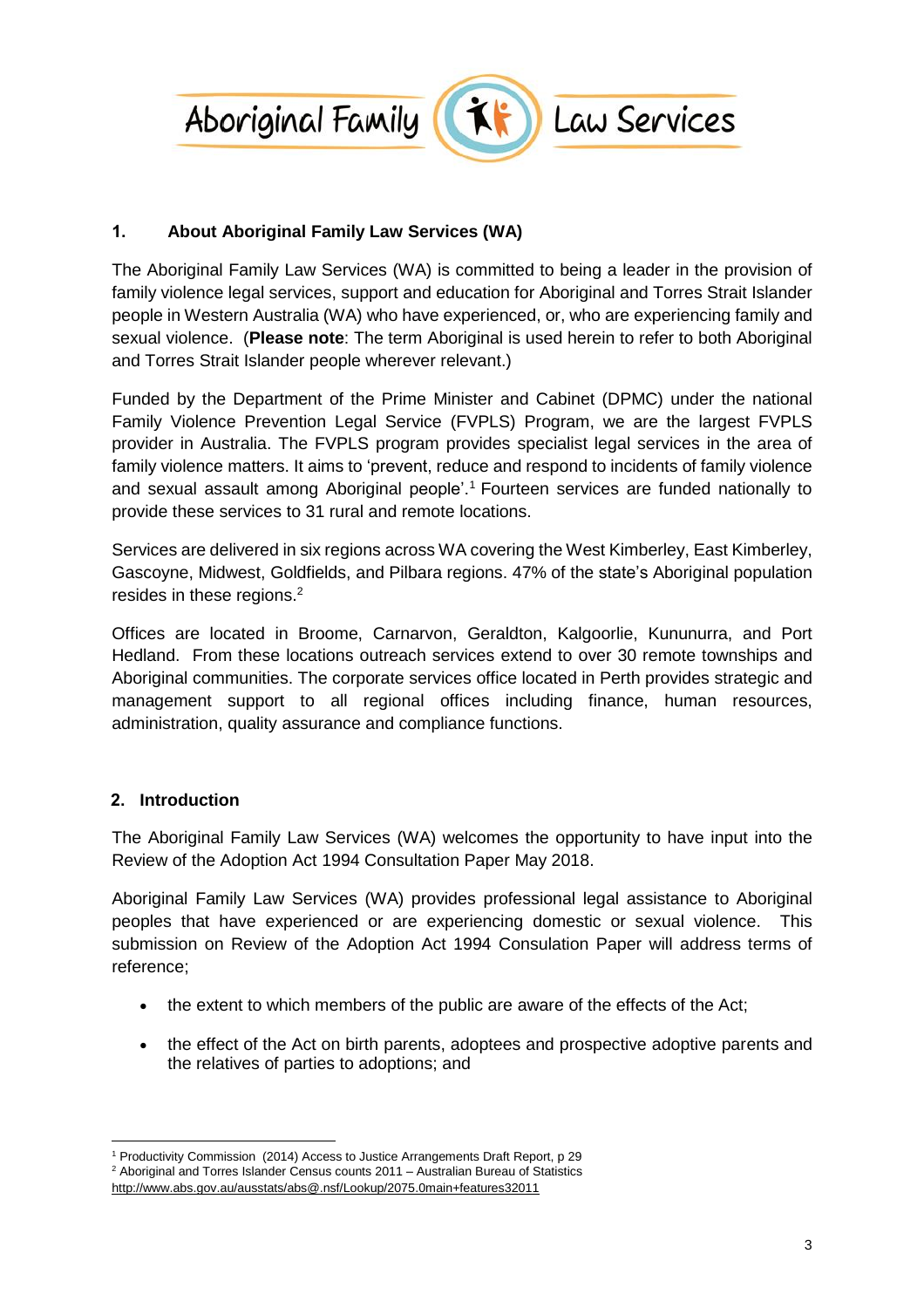

 any other matters which appear to the Minister to be relevant to the operation and effectiveness of the Act.

The Aboriginal Family Law Services (WA) would be pleased to provide further information additional to this submission if required.

#### **3. Background Information**

 $\overline{a}$ 

It is common practice in WA for Aboriginal children who have become the responsibility of the CEO of the Department for Child Protection and Family Support ("**DCPFS"**) pursuant to permanent until 18 Orders, to subsequently be adopted by their carers. Usually with the support and blessing of DCPFS. The numbers of children – particularly Aboriginal children – entering out of home care, are significantly greater than non-Aboriginal Children<sup>3</sup>. The DCPFS is responsible for exericising these child welfare powers, as well as the *Adoption Act* 1994. It is the experience of the AFLS that there is interplay between these two legislations, as alternative permanent care options, for carers who wish to be granted responsibility for a child until that child reaches 18 years of age. It is the effect these two legislations have in conjunction with the other on Aboriginal children, that forms the basis of this submission.

# **3.1 Aboriginal Services Framework**

The historical legacy of managing the welfare of Aboriginal people is stated in the *Aborigines Act* (1905), where it was the responsibility of the Chief Protector to control every aspect of Aboriginal people's lives, for the purpose of protection, control and segregation of all Aboriginal people in an attempt to assimilate future generations and cause the race to die out.

The later *Native Administration Act* (1936) empowered the Chief Protector to have total control of all Aboriginal children 21 years and under. This Act resulted in the suppression of Aboriginal languages and cultures in much of WA and the removal of many children from their families. The impact of these 2 Acts on Aboriginal culture and families within WA has been catastrophic.

Both of these Acts were administered by the Native Welfare Department. In 1972 this Department was abolished and its functions combined with the Child Welfare Department to form the Department for Child Protection. The Department for Child Protection was subsequently renamed as the Department for Child Protection and Family Support ("**DCPFS"**).

Today, DCPFS administers the *Children and Community Services Act* (2004) ("**Welfare Act"**) and the *Adoption Act* (1994) ("**Adoption Act**")

<sup>&</sup>lt;sup>3</sup> Department for Child Protection and Family Support (March 2017) Out-of-Home Care Reform in Western Australia & why long term planning for children in care is so important.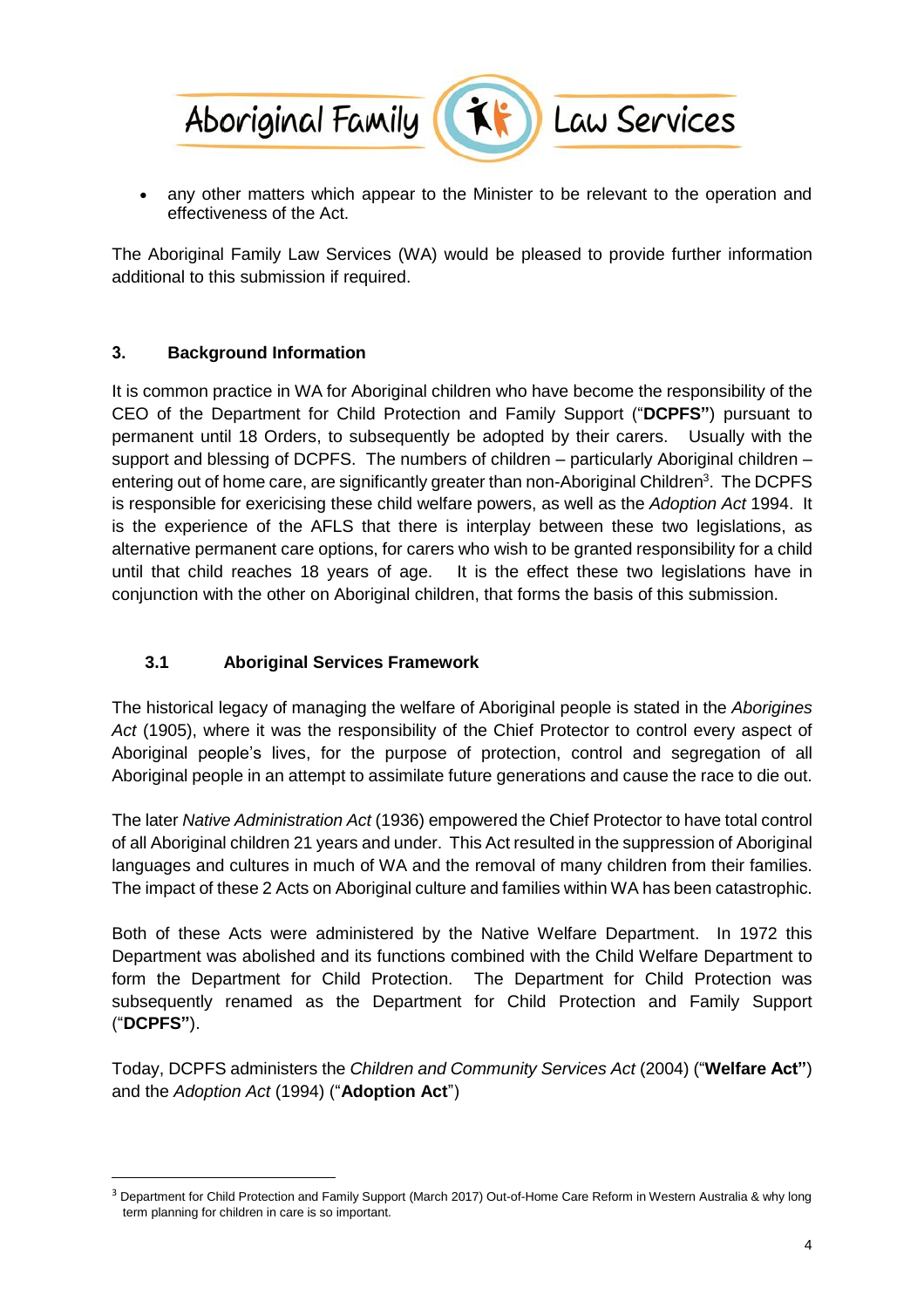



Law Services

# **3.2 Family Violence**

It is believed domestic and family violence are the key drivers behind the overrepresentation of Aboriginal children in child protection<sup>4</sup> who are subsequently the subject of adoption. While there is limited recent data from WA to support this claim, the recent evidence from the Victorian Taskforce 1000 project – a review of the cases of the thousand or more Aboriginal children in care – has found that "well over ninety per cent of Aboriginal children entering care" have done so due to family violence.<sup>5</sup>

DCPFS is unable to state how many children WA are in the CEO's care due to family and domestic violence as they do not currently specifically capture and report on this data, however they estimate this to be between 70-90 percent. In their 2013-14 Annual Report they state that "Violence in the home, predominantly against women and children, is a major underlying factor in many child protection cases. Other common issues that lead to children being at risk of harm include parental drug and alcohol misuse, mental health issues and financial problems".<sup>6</sup>

Statistically Aboriginal women fare much worse compared to non-Aboriginal women in relation to the prevalence and impact of family and domestic violence:

- There is a higher use of restraining orders compared to the non-Aboriginal population, with a higher level of physical violence in these situations.
- Aboriginal women are statistically more prone to hospitalization and death as a result of family and domestic violence  $(35<sup>7</sup>$  times and 10<sup>8</sup> times respectively).

However, it is relevant to note that while Aboriginal people make up 3.1% of the Western Australian population, the Kimberley population is closer to 50%.<sup>9</sup> The region with the largest increase in Domestic Violence is the Kimberley, showing a 5-year increase of 79% in Domestic Violence Incident Reports (DVIR) that have been completed by police. These figures do not specify ethnicity so it is unknown how many of these DVIR relate to Aboriginal people.

Further ramifications of family and domestic violence on Aboriginal women and communities are visible through other indicators:

• Aboriginal people are overrepresented in the child protection system with Aboriginal children making up 53% of children in out of home care in WA.10

 $\overline{a}$ <sup>4</sup> Department for Child Protection & Family Support Op cit

<sup>&</sup>lt;sup>5</sup> Victorian Aboriginal Community Controlled Organisations and Community Service Organisations (2014) Koorie Kids: Growing Strong in their Culture, A Plan for Aboriginal Children in Out of Home Care, October 2014 Update

<sup>6</sup> Department for Child Protection and Family Support (2014) Annual Report 2013-14

<sup>7</sup> Australian Institute of Health and Welfare (2006) Family violence among Aboriginal and Torres Strait Islander peoples <http://www.aihw.gov.au/workarea/downloadasset.aspx?id=6442458606>

<sup>8</sup> Family Violence Prevention Legal Services – Research and Needs Analysis Report, 16 July 2013, Nous Group

<sup>9</sup> Western Australia's Family and Domestic Violence Prevention Strategy to 2022: Achievement Report to 2013

<sup>&</sup>lt;sup>10</sup> Department for Child Protection and Family Support, November 2015-2016 Annual Report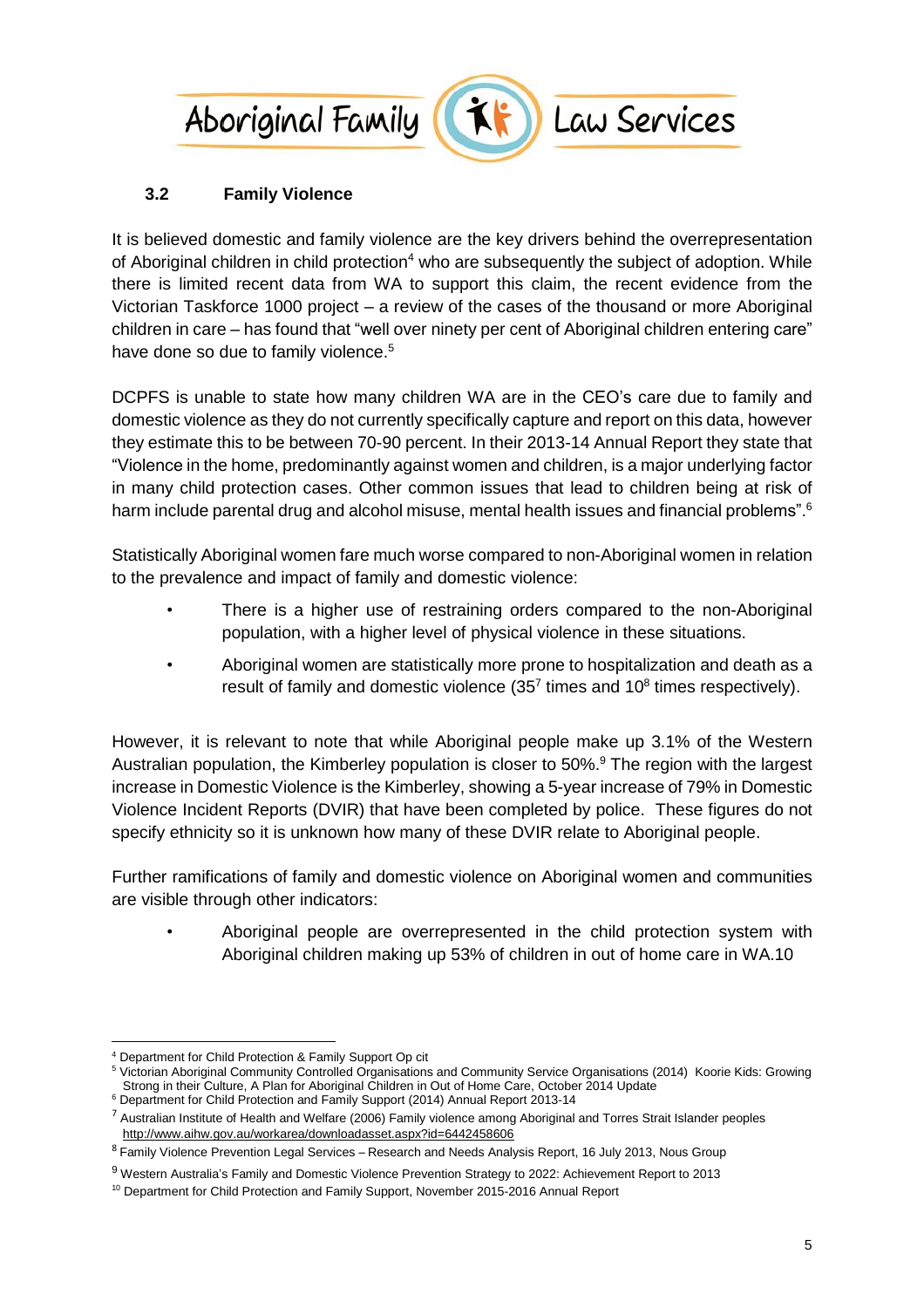

The percentage of Aboriginal compared to non-Aboriginal children in care by region (including metro) in WA varies from 20% (Peel) to 100% (East Kimberley).11

Law Services

- Aboriginal people are overrepresented in the prison system, comprising 40 percent of the total prison population, with the adult female prisoner population over 50 percent.12
- Children who experience family violence or have been in care are more likely to use legal aid as adults.13

For Aboriginal communities the prevalence and impact of family and domestic violence is understood in terms of loss of connection to family, culture and self.

Creating the conditions whereby trauma can be healed for those who have already experienced family and domestic violence is crucial to preventing violence for the next generations. A focus of resources and sustained effort is needed to break the cycle of violence.

#### **3.3 Keeping Children Safe**

The Aboriginal Family Law Service ( "AFLS" ) supports effective child support services, structured systematically in a non-paternalistic way to respond to child mistreatment.

The historical approach to Aboriginal welfare issues was paternalistic, when case work professionals "adopt the position that they believe they know what is wrong in the lives of service recipient families and they know what the solutions are to those problems".<sup>14</sup> A paternalistic approach is harmful to families because it disenfranchises the families that DCPFS wants to assist.<sup>15</sup>

Given the intense and personal impact the DCPFS predessesors had on the lives of Aboriginal people and the damage it caused to individuals, familes and communities, it is more important than ever for DCPFS to be supportive towards Aboriginal families, by consistently delivering transparent and appropriate assistance when required.

Unfortunately, in the experience of AFLS, many cases in the regions are conducted contrary to the progressive intentions of DCPFS. It is a requirement of the Welfare Act that DCPFS take active and genuine attempts to reunify a child with its parents before seeking until an 18 years old order or adoption of that child.

 $\overline{a}$ <sup>11</sup>Department for Child Protection and Family Support, November 2014

<sup>12</sup> Australian Bureau of Statistics (ABS), 4512.0 - Corrective Services, Australia, September Quarter 2014 (4 December 2014) (Table 14)

<sup>13</sup> Productivity Commission (2014) *Access to Justice Arrangements*, Inquiry Report No. 72, p 777

<sup>14</sup> Turnhell & Murphey *Signs of Safety Child Protection Approach and Framework: Comprehensive Briefing Paper* (August 2014), Resolutions Consultancy pg 8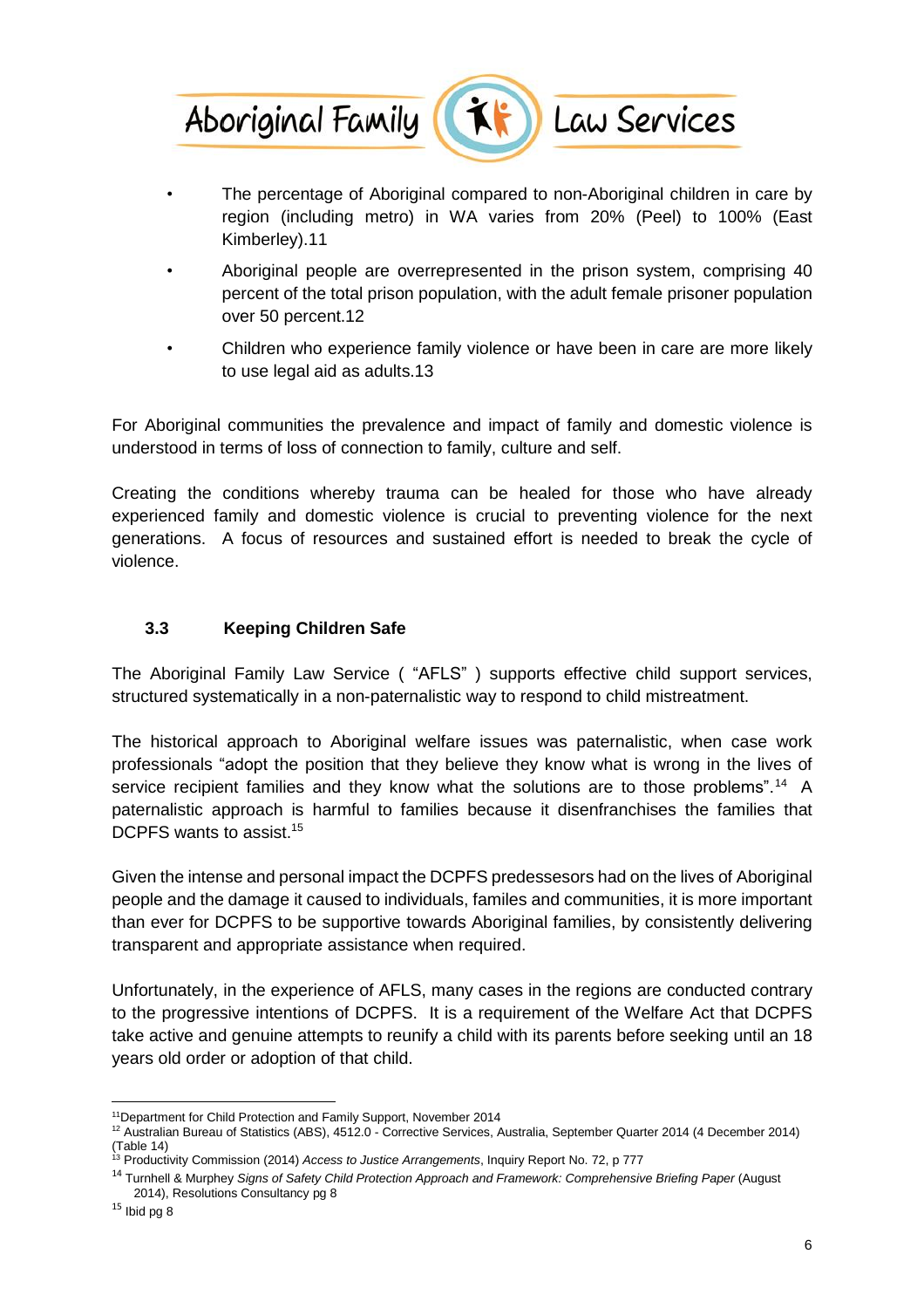

It is the experience of AFLS that legislated reunification attempts often do not occur. Instead, a yound child, often a new born baby, will be taken by DCPFS into a 2 year protective order with little, or no, attempts made at reunification. Then at the expiration of the 2 years, the carer often with DCPFS blessings, seeks an until 18 Order and / or applies for adoption.

# **3.4 Forced Removal of Aboriginal Children**

Whilst removal of young children from their families on a permanent basis may sometimes be necessary, for it to be occurring without consistent attempts to reunify a child with support to the child's family risks the dangerous type of practice that saw Aboriginal children removed en masse from their families and many other children tragically displaced through forced adoptions prior to the 1980's.

How can a child by the age of 2 years old, having been removed since birth, be labelled too 'disadvantaged' to remain or be reunited with his or her family? How can the future of the child be guaranteed better with an adoptee parent until that child is 18 years old? Or how can anyone be certain the birth parents will remain a permanent "risk" until a child turns 18 years old?

In the sixties and seventies, a single parent upbringing was justification enough for the 'disadvantaged' tag. In such an environment, it was believed a child would live in poverty and despair, with little hope of a successful and happy life.<sup>16</sup>

With Aboriginal children, the prospect of being raised in an 'inferior culture' was enough to justify mass removal to institutions. A 'clean break' as early as possible would be a 'new start,' deliverance from the dark ties attached to the birth family being relinquished once and for all.

We now know the misery and suffering that adoptees and relinquishing mothers underwent from these practices, reflected in the over-representation of self-harm, suicide and mental illness among victims. Biology alone does not make a good parent, but estrangement from family and culture carries its own very toxic and devastating brand of disadvantage, and is a fundamental abuse of human rights.

The single mother stigma may be gone. But not the practice that mothers who are subjected to family violence from their ex partners are not fit to care for their children, even when the perpetrator is incarcerated and no longer a danger. Family violence, with accompanying physical and emotional abuse and neglect, is particularly rife among Aboriginal women, an all too common reason for the removal of Aboriginal children. Unfortunately for these mothers, the 'neglect' of their children is frequently brought about through violent family situations accounting for 40.6 percent of cases.

For these women, their families and the children, more permanent removal of the children is crushing, maybe the ultimate factor in ruination of lives.

Yet rather than help families to remove the fear of violence from their lives with a chance to build a future, the answer is often to take away the children.

<sup>&</sup>lt;sup>16</sup> Swain and Howe 1995 at page 151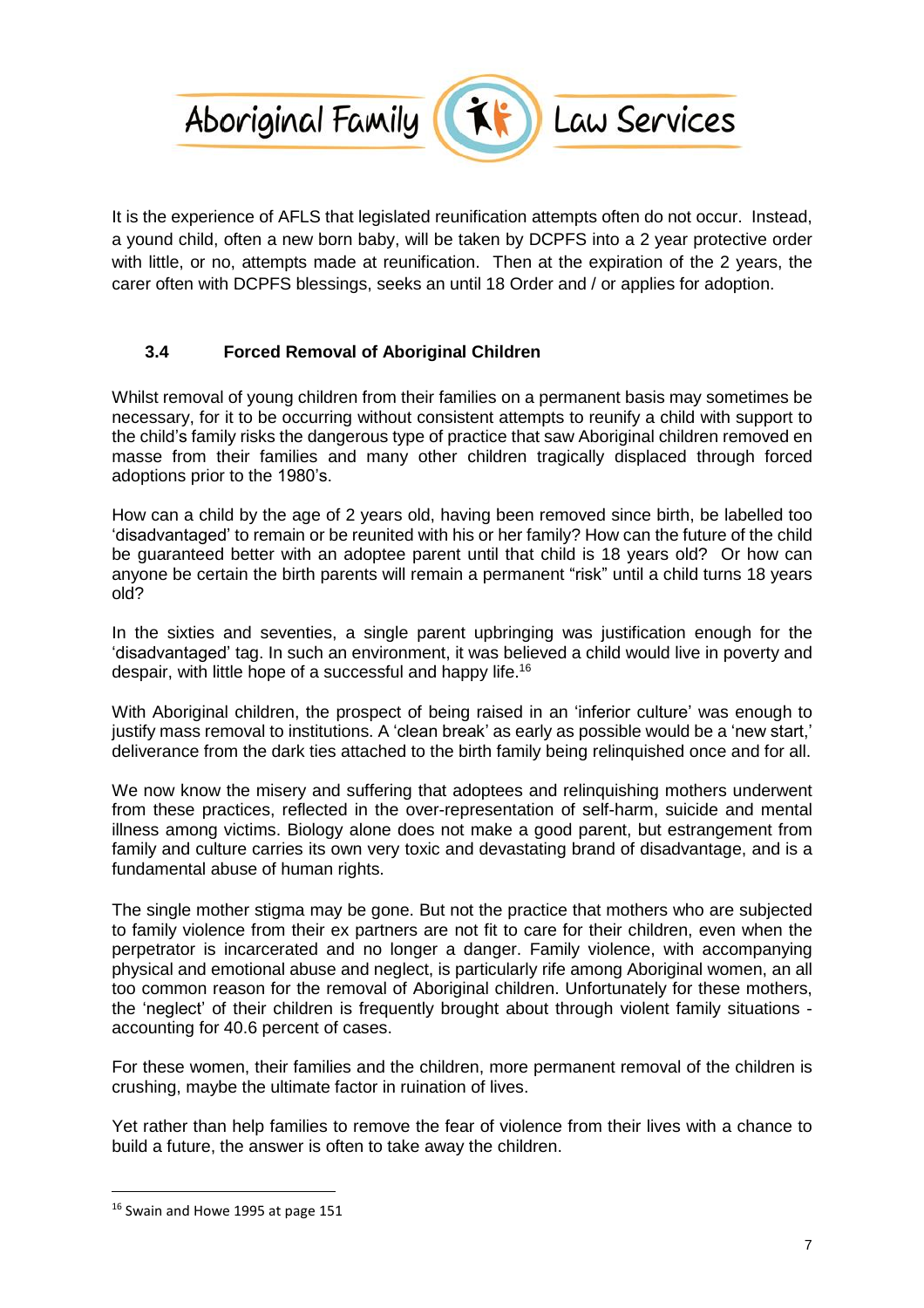

And there are more sinister connotations to removal as well. Where single mothers were 'punished' in the past for their 'immorality,' it seems that women in violent relationships are similarly punished for their poor choice of partner, or for remaining in their communities and homelands, or simply because they were victims of violence.

Any legislation based on subjective criteria about 'advantages' of removing children requires careful scrutiny. Instead of adoption and long term care for these children, there should be wider resources put into helping families recover and reunify, and to fostering greater community ownership where Aboriginal people play a role in the safety of their own children. We should take lessons from the past and acknowledge that such a solution comes at a far lesser cost emotionally, socially – and economically.

The following case was heard on 15 February 2017. It encompases many of the concerns the AFLS has about removal of Aboriginal Children from their mothers. This is not a stand alone case of the management of Aboriginal children by DCPFS in rural WA. Although this case is not directly about an application for adoption, the Court found it likely that orders being sought would inevitably lead down that path, even though the Mother in this instance was not a risk to her baby.

#### **Case Study 1**

Decision 2017

DCPFS brought an application in the Children's Court in a remote region seeking consent orders between a Mother called M and Father called F, for baby A to have a permanent order for care with foster carers.

The foster carer was the paternal aunt and sister, both located a significant distance from the M.

The Court was not satisfied DCPFS had acted in the best interests of the child in all the circumstances. The Court held there would be no order.

Additionally, the Court expressed dissatisfaction about the conduct of the case worker involved in separating M from her baby A, with invasive ongoing involvement of DCPFS.

M & F resided in a small town. F was persistently violent towards M and M could not flee the relationship. F regularly breached his Violence Restraining Order requiring police assistance. On one occasion F trapped M in his paternal aunt's home. The paternal aunt was an approved carer by DCPFS. Finally M managed to call for help under a ruse. When police attended, M ran out distressed.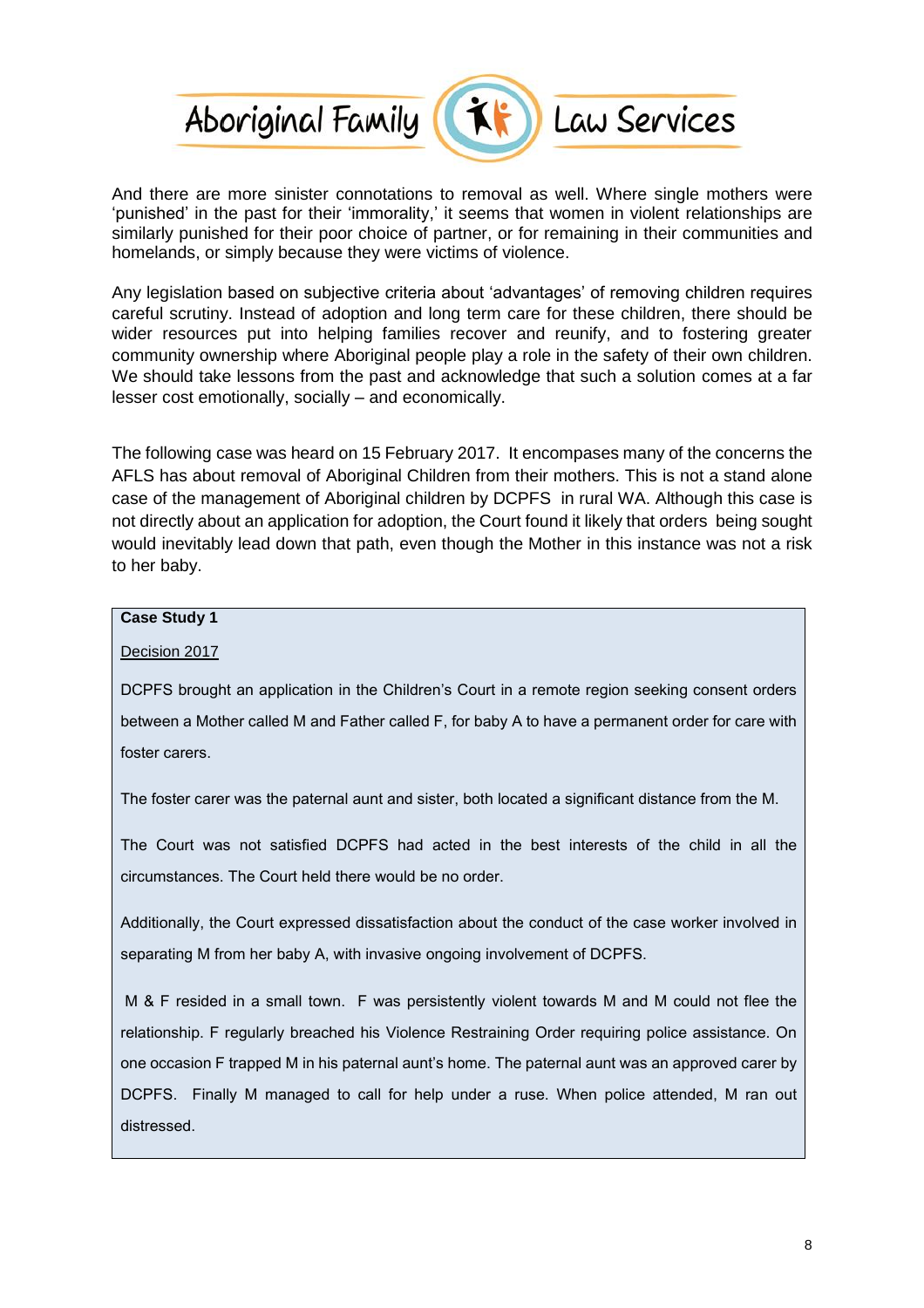# Aboriginal Family (KF) Law Services



Despite this, DCPFS described the paternal aunt's house as safe for A, free from violence. At no time did DCPFS address whether this placement met the objects of the Welfare Act and whether it was in the best interests of A. The application for consent orders before the court included the paternal sister as an approved carer, also questionable in the circumstances as F mobilised his family to contact M in breach his violence restraining.

DCPFS removed A when A was 1 day old. A was removed because of F's violence towards M. Three weeks later, F was incarcerated. A was about 3 weeks old at the time. All issues with A's safety were resolved upon F's incarceration. However, A was not returned to M's care.

Instead, the case worker began imposing a series of new requirements before M could reunify with A. This included M skyping with A, as A had been removed from country and placed about 2000 kilometres away in the city. No other tangible efforts were made by DCPFS at reunification.

Even before M was able to comply with DCPFS requirements to skype with a 3 week old baby, DCPFS changed their mind again and sought a permanent order for the child to remain in care for another year.

In refusing to make an order for A, the court made the following findings:

- 1. Section 7 of the Welfare Act provides the paramountcy principle and section 8 the factors relevant to determining the paramountcy principle. The question of harm as set out in section 8 needs to be significant in nature.
- 2. The evidence led by DCPFS was not highly persuasive of further harm to A.
- 3. M had demonstrated capacity to protect her other children by arranging with the maternal Grandmother to keep the children safe during times of violence with M.
- 4. DCPFS was only interested in taking baby A into care.
- 5. DCPFS had considered the other children safe until DCPFS wanted to seek an order for A. The court found the timing of DCPFS's new neglect concerns "suspicious to say the least".
- 6. DCPFS did not consult with Aboriginal persons pursuant to the Welfare Act.
- 7. DCPFS requiring M skype with A at only 3 weeks of age for reunification, was unreasonable.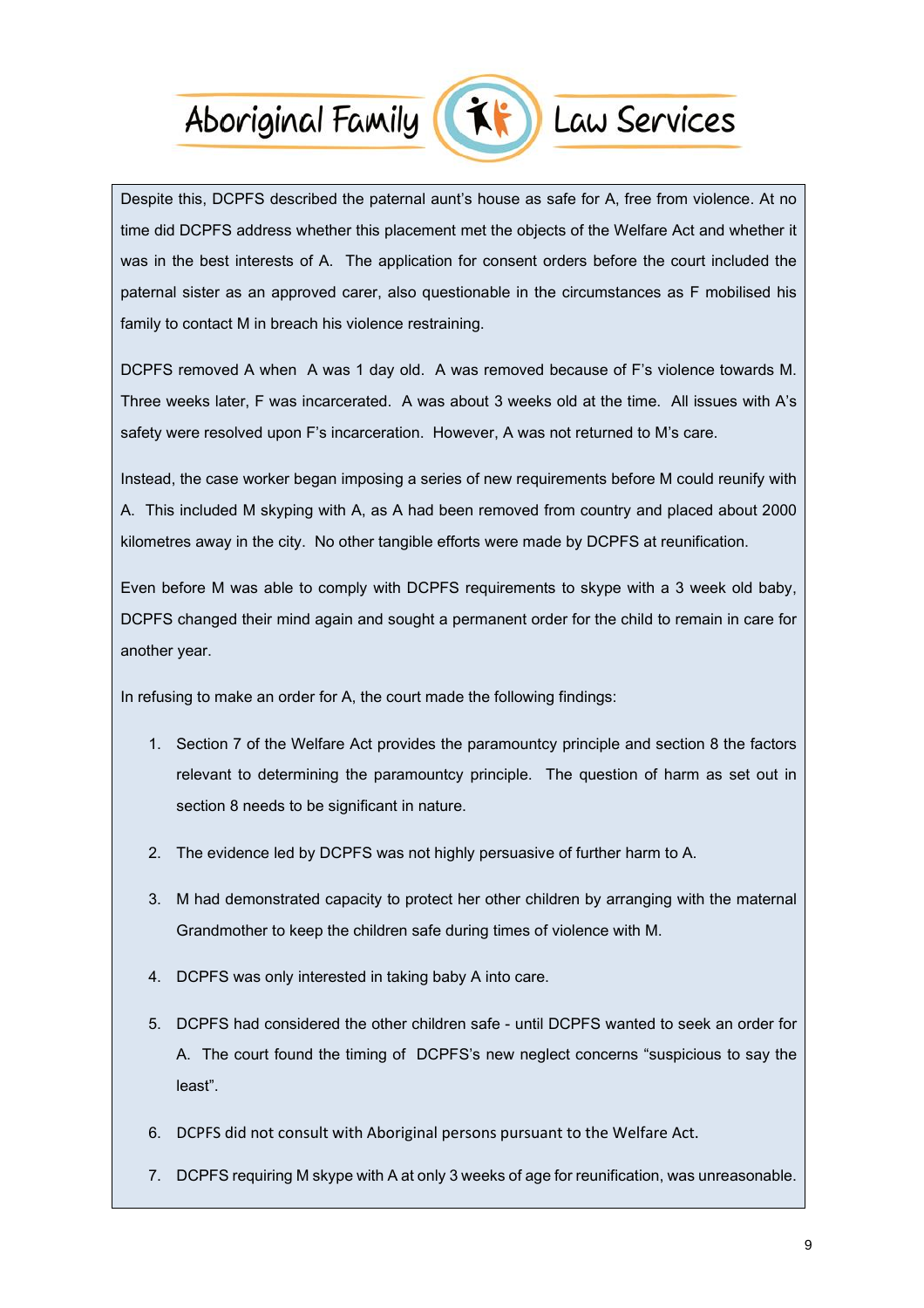# Aboriginal Family (XF)



Law Services

- 8. The significant distance put between M and A was noted.
- 9. Placing A with the paternal family gave F, the violent party, access to A during his jail term as well as when he was released from jail.
- 10. The paternal family's abuse against M was not considered by DCPFS and placing A with them was untenable.
- 11. Other potential carers on M's side were provided to DCPFS but not explored.
- 12. M likely signed consent orders for the paternal family to be carers out of duress by DCPFS.
- 13. There appeared to be a personality clash between M and the DCPFS case worker.
- 14. DCPFS appointed its most inexperienced case worker, with inadequate knowledge or understanding of Aboriginal cultural issues or expertise in complex cases.
- 15. The affidavit evidence of DCPFS was inconsistent with proven facts known to the Court.
- 16. Neither parent were adequately or properly supported by DCPFS to enable reunification.
- 17. A would be separated from her siblings.
- 18. Another year of A being in care would create a situation whereby A would never likely return to M because of attachment to her carers.
- 19. The Court accepted that DCPFS honestly believed it had worked with the family in the best interests of A, but advised DCPFS to do "some soul searching" as to "where their decisions are coming from".

In the experience of the AFLS, the discreet issues contained in Case study 1 are not unique to our clients. Had orders as sought by DCPFS been made, it was predictable that Baby A was on a path to likely being adopted by her carers.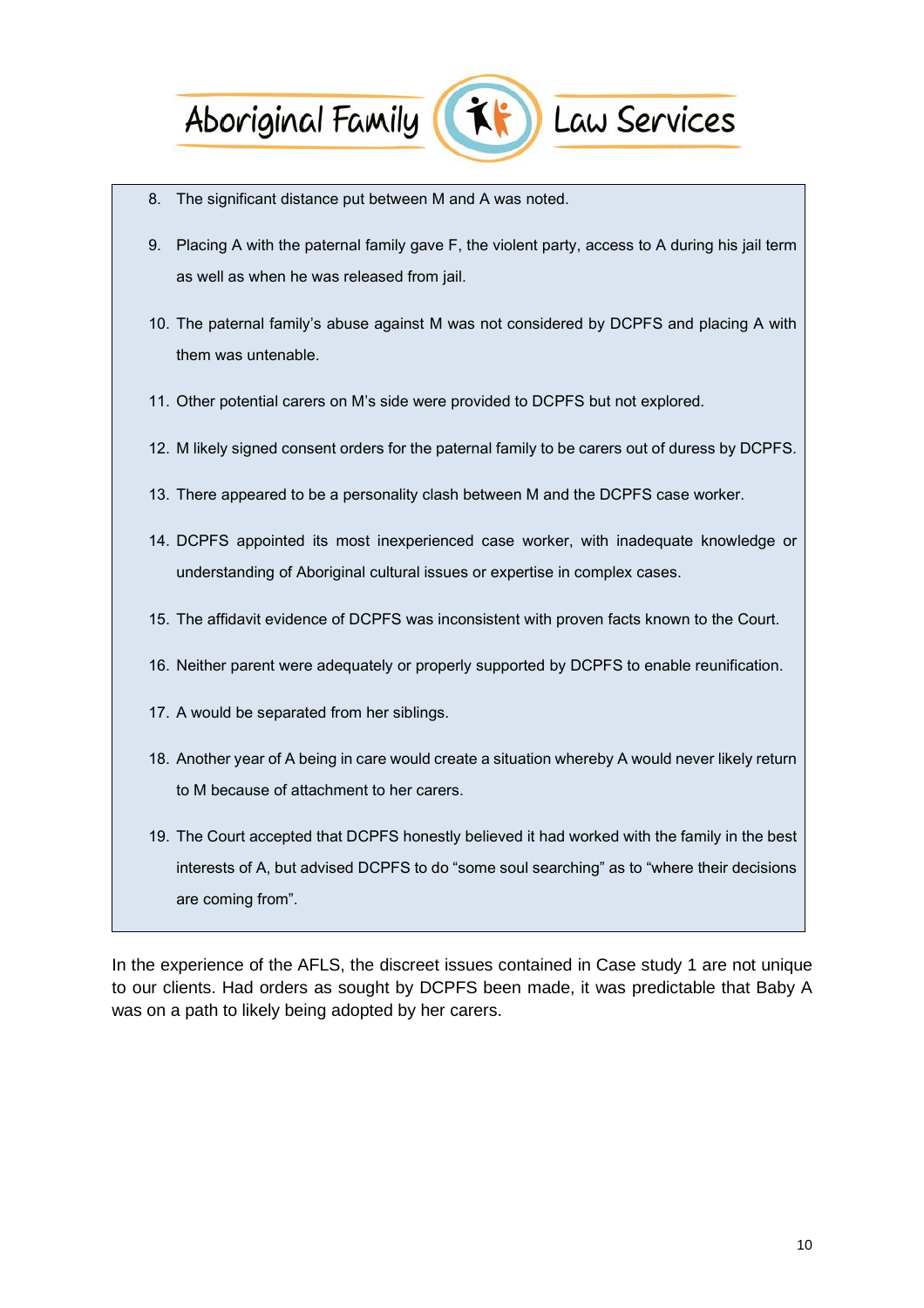



#### **Recommendation 1**

The Adoption Act 1994 be amended to include express provision for the President of the Children's Court to publish cases at first instance of legal import and or legal interest, in an appropriately anonomised format to keep the public informed of adoption practices.

#### **Recommendation 2**

Amend Section 24 (2) (a ) & (b) of the Adoption Act - Consent Requirement - Court may dispense with - to **exclude** Aboriginal Children from having a dispensation for the requirement of a persons's consent when a child is adopted.

#### **Recommendation 3**

The Adoption Act be amended to change the provisions in sections 55A, 55C, and 67 to prevent Aborignal Children being adopted after 2 years in the care of DCPFS with such change to make Adoption of Aboriginal Children the exception for permanent care and not the norm.

#### **Recommendation 4**

The Act be amended to include a requirement for siblings to be kept together and placed in the same home environment except in exceptional circumstances that prevent it. Keeping Aboriginal Children together should be the default position of the Act.

#### **Recommendation 5**

The Adoption Act be amended to make it compulsory for DCPFS to engage in Active Efforts to support a family, without reference to inadequate housing, substance abuse and non-conforming to social behaviours, unless those issues have caused significant harm to the child evidenced by proven facts.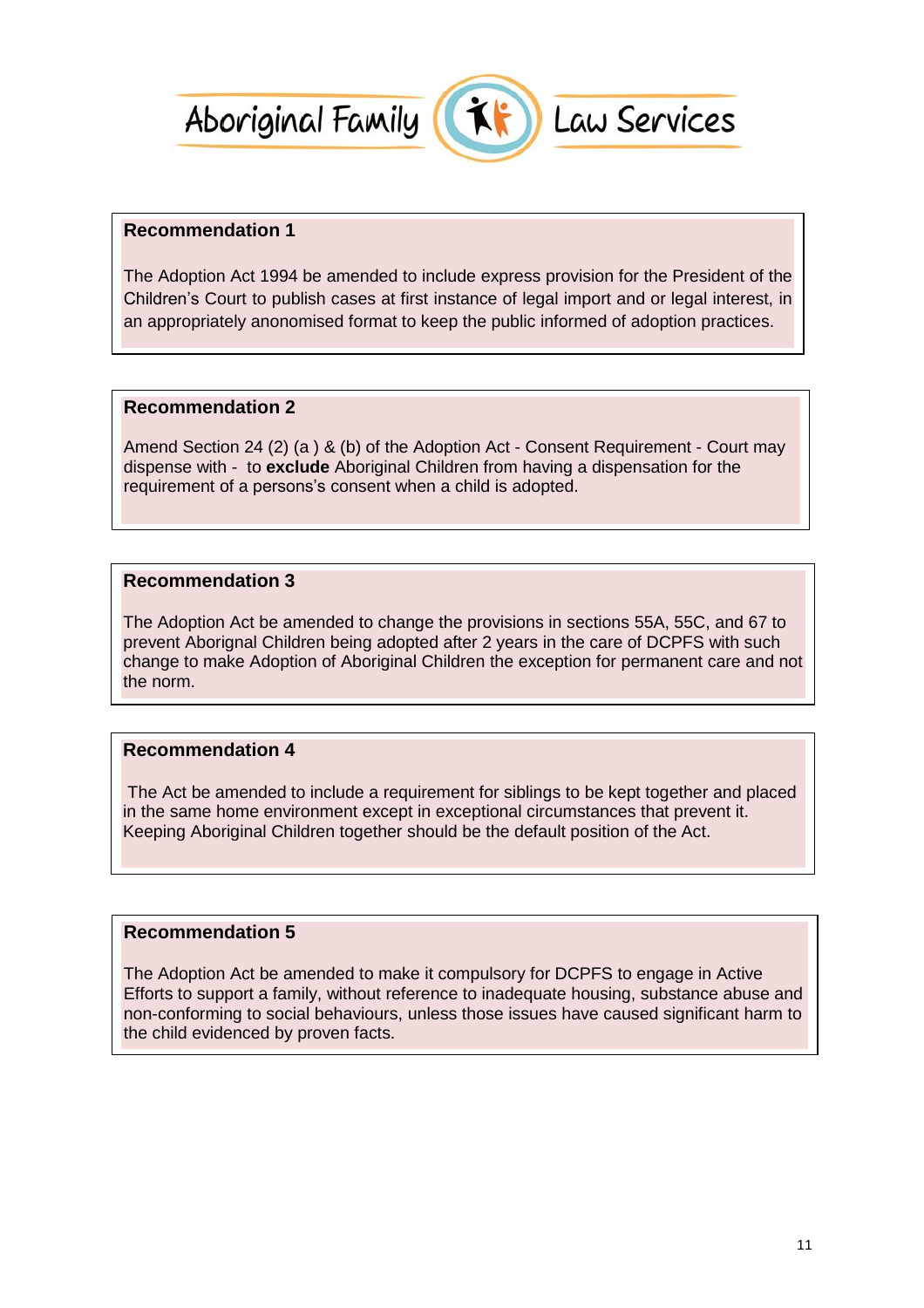



#### **Recommendation 6**

Amend section 134 of the Adoption Act to require;

- 1 All children subject to adoption applications be legally represented.<br>2 Legal representation for children be referred to as "Child Represen
- 2 Legal representation for children be referred to as " Child Representative"<br>3 Clarify the basis upon which the legal representative acts: on instruction of
- Clarify the basis upon which the legal representative acts; on instruction or best practice guidlines
- 4 Legal representation for children to be culturally competent for Aboriginal children.

#### **Recommendation 7**

Amend the Act to include reference to mandatory monitoring of adoption placements with scope for return of the children to their protective parent if the placement does not provide a measurable improvement to the child's home experience within a specified parameter.

#### **Recommendation 8**

The Adoption Act be amended to include reference to a special requirement for DCPFS competence when intervening in Aboriginal families, with competence to include understanding of skills, knowledge and values relevant to the Aboriginal experience.

#### **Recommendation 9**

The Adoption Act be amended to repeal section 16A (a) and (b) and expand section 16A (c) to include express provision for each region to have an external body, group or organization separate to DCPFS to be appointed to review and monitor all Aboriginal out-of-home care cases that result in an application for adoption and for and the body group or organization to consist of Aboriginal members with cultural connections to country and kinship.

#### **Recommendation 10**

Amend the Adoption Act to include express recognition of Aboriginal Attachment to the extended family as different to the Notion of Western Attachment to the nuclear family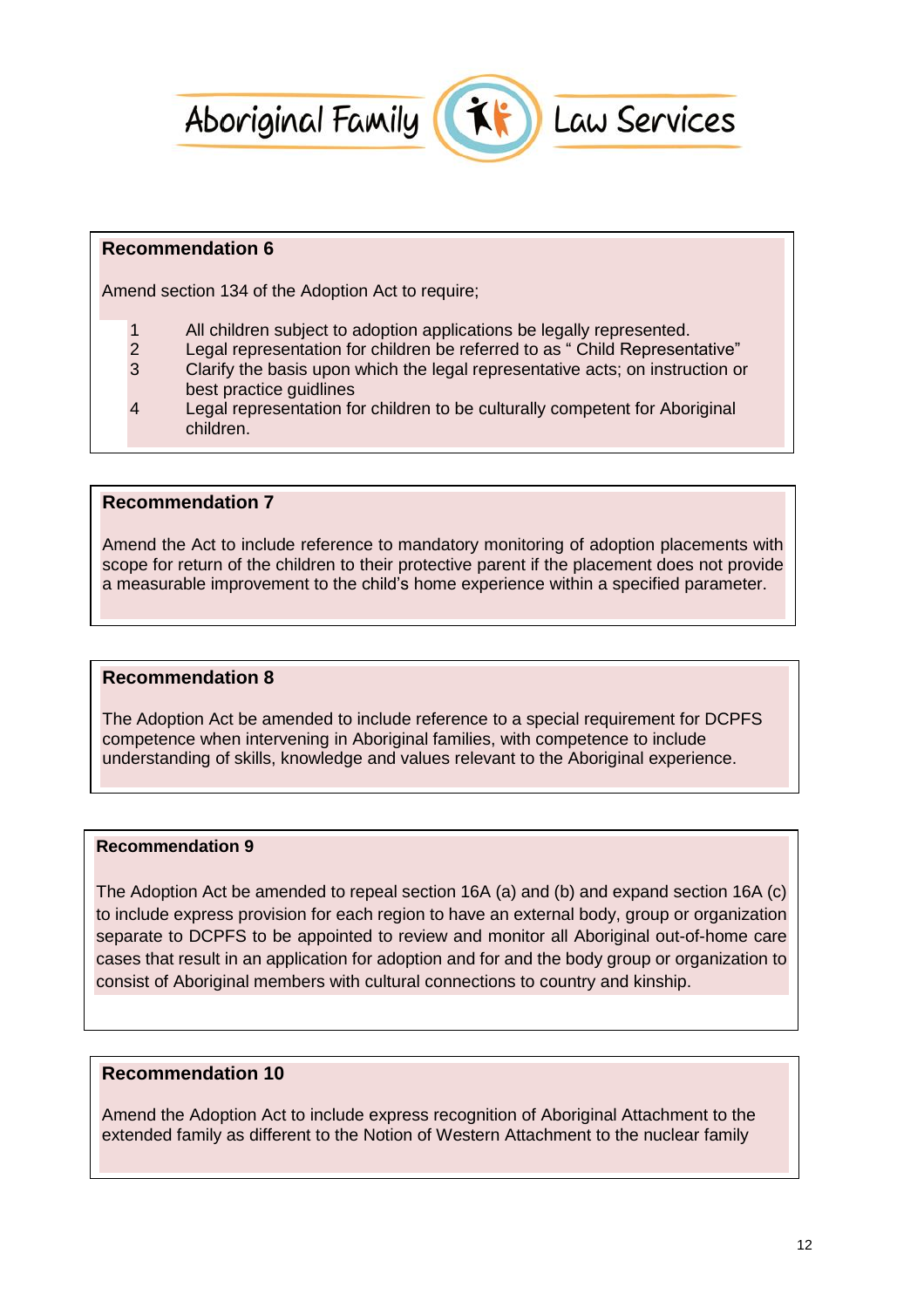



# **Recommendation 11**

Amend the Adoption Act to exclude an Aboringal child being eligible for adoption if that child was apprehended by DCPFS soon after birth on the basis the child was "likely" or "it was possible" or "might" have suffered harm without any other tangible or factual reason for the baby being taken into care.

#### **Recommendation 12**

Amend the Adoption Act to clarify that adoption is not an appropriate alternative for a child who has a protective parent in cases where that protective parent is the victim of domestic and family violence.

#### **Recommendation 13**

Amend the Adoption Act to prevent a child from being placed with the perpetrator of domestic or family violence or his/her family.

#### **Recommendation 14**

The Act be amended to enact full and frank disclosure of all information related to an adoption application to all paries including birth parents in the case of children in the permanent care of DCPFS unless expressly prohibited by the Act and for such disclosure to be required within specified time frames.

#### **Recommendation 15**

The Adoption Act be amended to include requirement for an Aboriginal language interepreter fluent in the langurage of the regional area to be appointed to ensure all Aboriginal parties are fully informed of the circumstances and processes during an adoption application.

#### **Recommendation 16**

The Adoption Act be amended to include requirement for all DCPFS staff to be trained in understanding trauma and histories when working with Aboriginal People.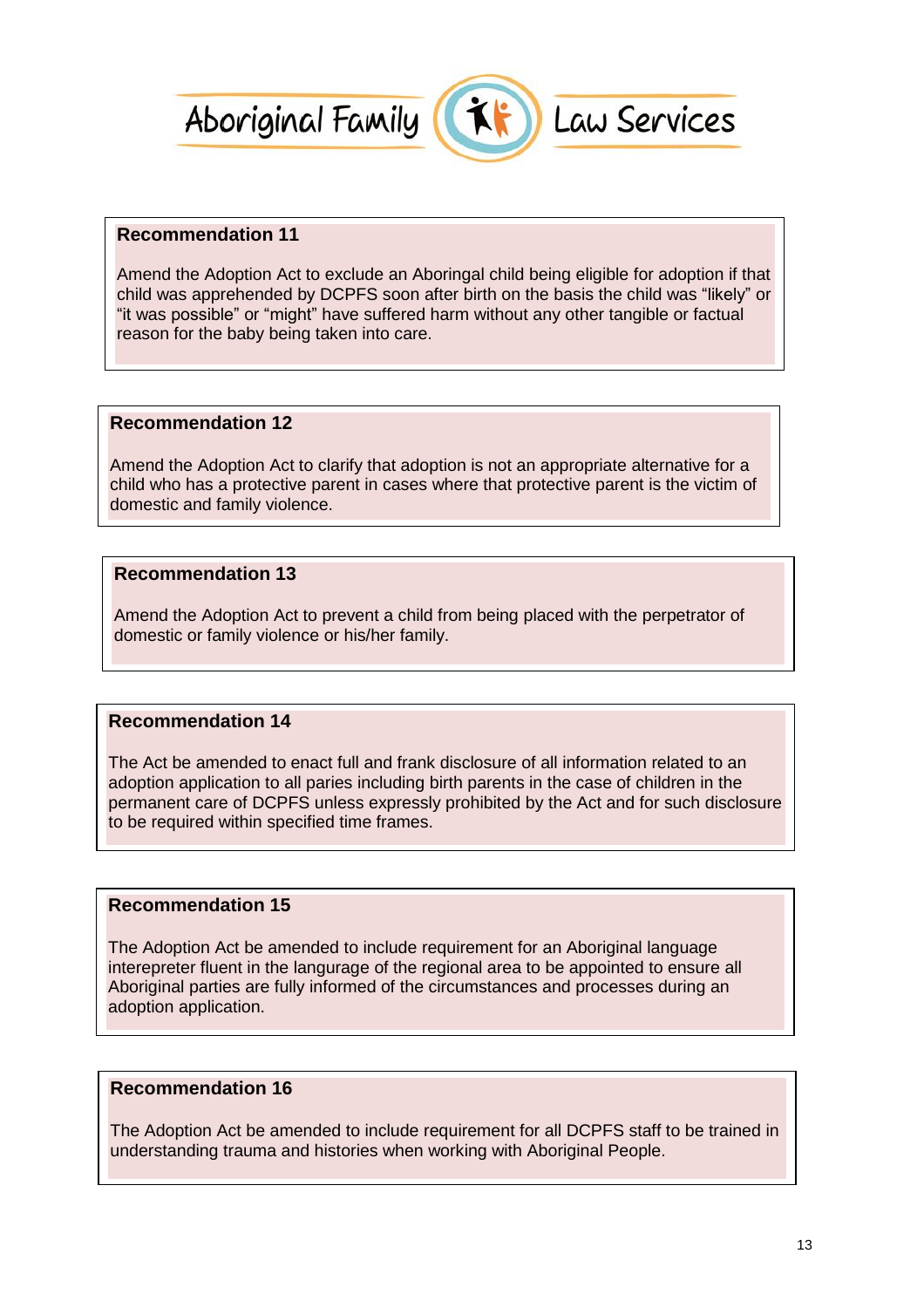

# **4. Transparency in Adoption Practices**

It is important to note the current lack of transparency in WA child adoptions. All applications to the Children's Court and the outcomes go unreported, unless a matter is appealed.

This lack of exposure of DCPFS practices, external monitoring or review of cases by the legal profession and other interested parties, is of significant concern to the AFLS. The practices of DCPFS in Case Study 1 remain unknown to anyone not directly involved with the matter. Nor will the findings of the Magistrate involved and the significance of case law created by decisions be available for external legal consideration.

Effectively, incidences are only known to those involved. Neither the legal profession nor the wider community are privy to circumstances surrounding adoption practices in WA.

AFLS is of the view there is a need for transparency. When dealing with children and especially in the context of vulnerable populations, such as Aboriginal families in WA where there is a history of paternalistic, intergeneral trauma and damaging social practices, transparency and compliance with legislation is paramount.

The existing culture of secrecy must change and become transparent, not only for the sake of the children involved but also for the credibility of the agencies that meter out actions and decisions. As stated by Lord Acton in the English case of *Roe v Minister for Health*;

"Every thing secret degenerates, even the administration of justice: nothing is safe that does not show how it can bear discussion and publicity." <sup>17</sup>

Lord Denning M.R in his judgment in *Argyll v Argyll* <sup>18</sup> stated that the scope of 'public interest' is open-ended.

The AFLS does not advocate disseminating confidential information about adoption matters. But does recommend that checks and balances external to DCPFS should be in place to review all permanent out of home placements for Aboriginal children. The soaring and disproportionate numbers of Aboriginal children in out-of-home care requires it.

# **4.1 Adoption of Aboriginal Children is not a better alternative to Care & Protection Orders**

The concept of permanence in adoption reflects the Western notion of stability within a household, attachment to the nuclear family and a requirement that the arrangement continue throughout childhood.

<sup>17</sup> *Roe v Minister for Health* (1954) 2 All ER 131

<sup>18</sup> *Argyll v. Argyll* [1967] Ch. 302,331 if.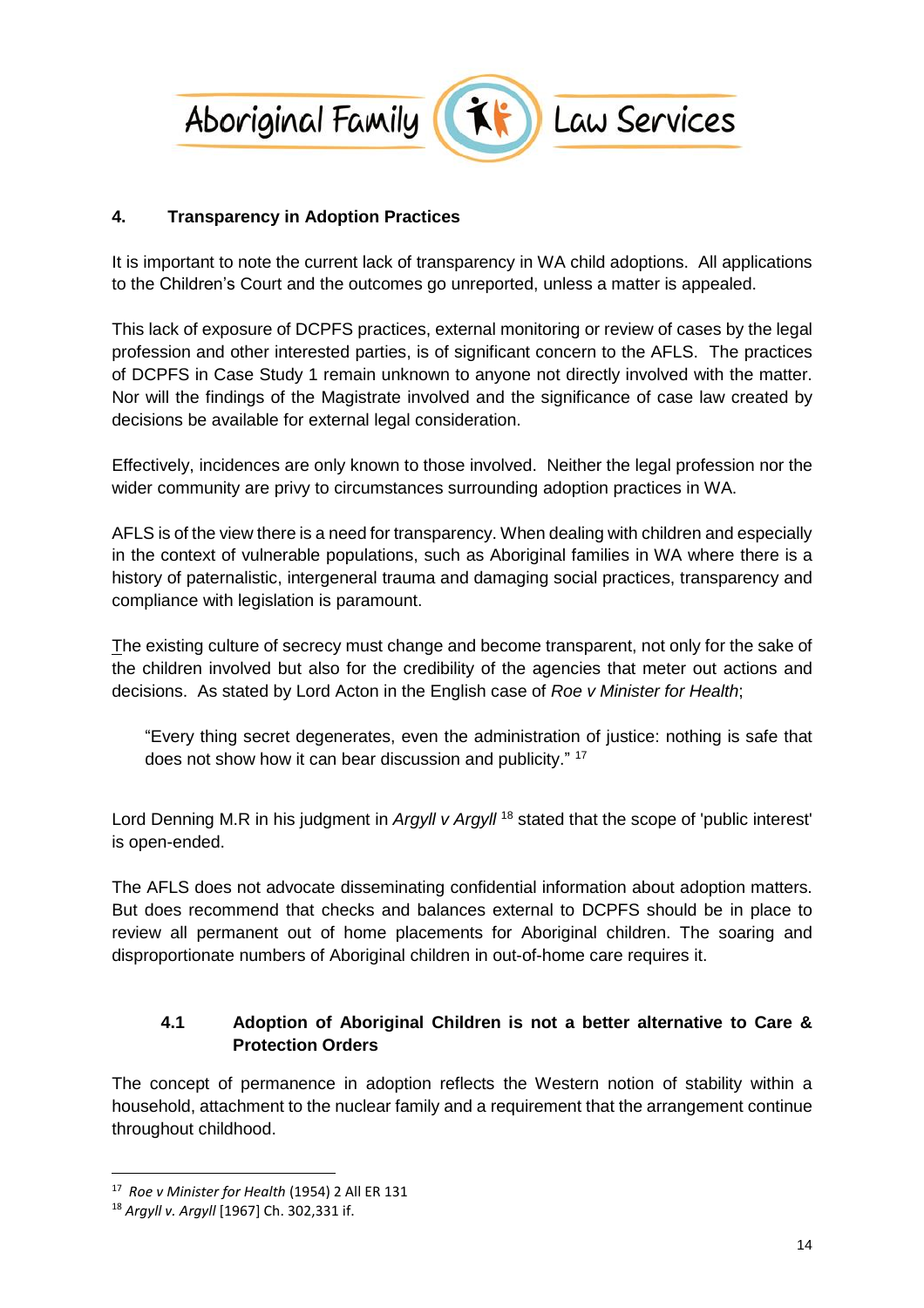



Although Aboriginal cultures vary from group to group and between Aboriginal Countries, the practices of child rearing remains constant throughout. The Aboriginal way is "growing up" children, an approach conceptually different to western cultural precepts. 19

Although the mother remains important in the care of a baby after it is born, the baby becomes part of the community group at birth. All members of the community engage with the baby and assist with the care of baby in a way not practiced in the Western tradition.

"The details of kinship are complex… kin relationships and the associated obligations extend well beyond the immediate family group. Children are always surrounded by a range of people who can respond to their needs. For example, a child has several fathers and mothers. A father's brother is classified as, and is called, a father. The mother's sister is considered to be, and is known, as a mother (Edwards 1988)."<sup>20</sup>

It is not appropriate to impose Western cultural values for child rearing that undermine the Aborigninal experience on Aboriginal families in crisis. It is clear it is not working. It is the AFLS's position that out-of-home care placements based on western attachment theory deny the Aboriginal child a right to his or her heritage and culture, and perpetuates paternalistic practices against Aboriginal people.

Current practice also continues the disenfranchisement of Aboriginal people, after generations of children being removed from their kinship groups, irretreveably damaging many family relationships.

History has proven it is not in the best interest of the Aboriginal child to be removed for extended periods of time. The importance of community and kinship in raising a child is best summarized as follows;

"The security of an Aboriginal child would be derived from a network of regular caregivers and acceptance in their community. Attachment in a network of multiple caregivers, takes on special significance. The opportunity of forming an enduring affective relationship with more than one specific person in the community allows the support and maintenance of the child's emotional health throughout their life span.

Child rearing is literaly a family and community concern and is not confined solely to the parents of the child." <sup>21</sup>

The over representation of Aboriginal people in State care has existed since the 1930s.<sup>22</sup> Because of this tradition, Aboriginal families may be disproportionately placed under

<sup>19</sup> SNAICC (2011) *Growing up Our Way: Practice Matrix*

<sup>20</sup> SNAICC (2011) *Growing up Our Way: Practice Matrix* pg 32

<sup>21</sup> SNAICC (2011) *Growing up Our Way: Practice Matrix* pg 31

<sup>22</sup> H.Douglas & T.Walsh, *Continuing the Stolen Generations: Child Protection Interventions and Indigenous People* International Journal of Children's Rights 21(2013) 59-87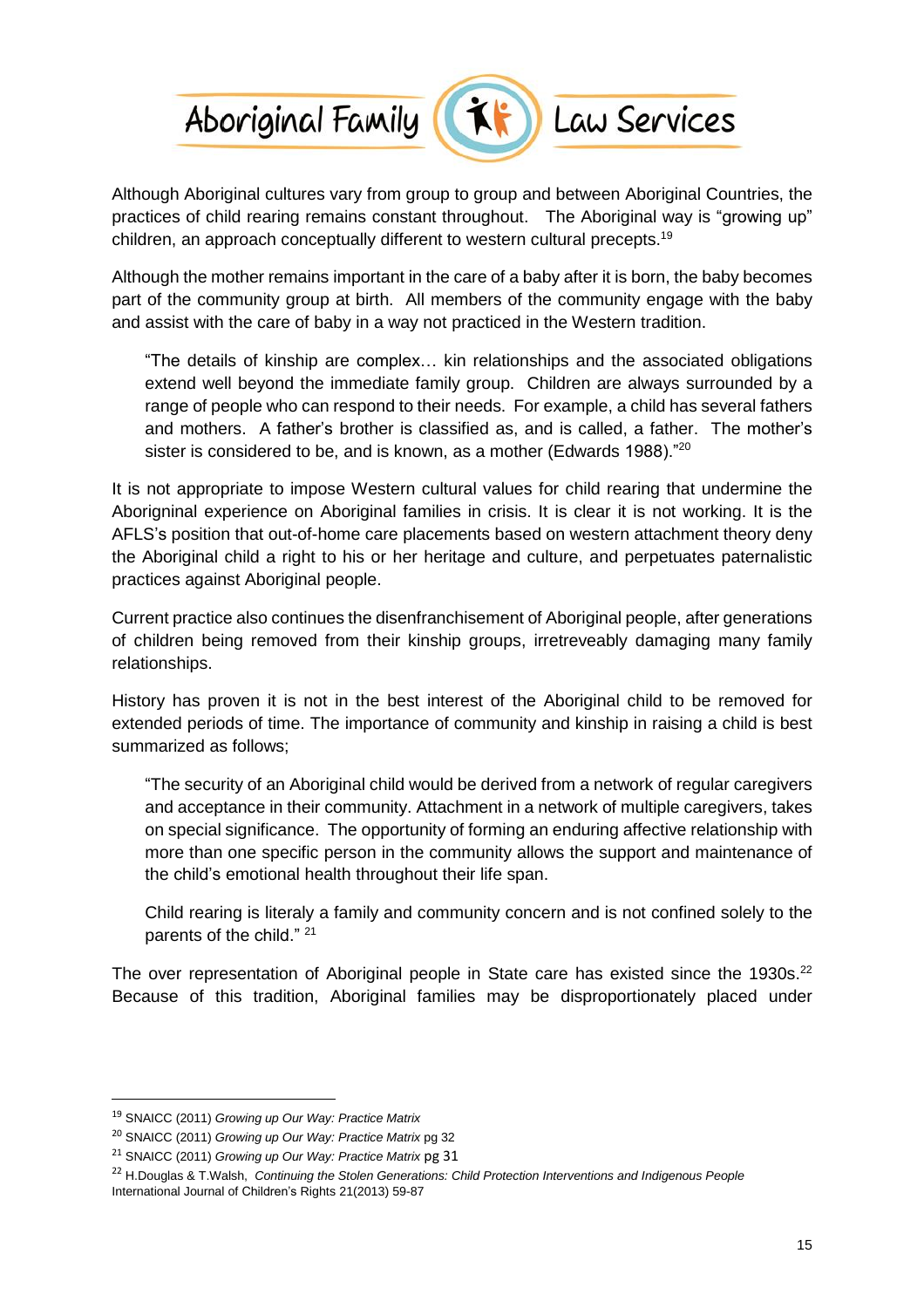

Law Services

surveillance by DCPFS. The history is a significant trigger for attention on Aboriginal families<sup>23</sup>

"…..the loss of identity experienced by Stolen Generation children continues to be experienced by many Indigenous children who are removed from their famiies and placed in foster care, often far away from their communities. This loss further compounds the inter-generational problem, paving the way for yet another generation of institutionalized children."<sup>24</sup>

Sections 33A and 33B of the Children and Family Services Act 2004 are relied upon by DCPFS to focus on Aboriginal women about to give birth. Even unborn babies can be investigated by DCPFS under the Welfare Act. This, used in combination with Sections 28(2) where the test is "likely to suffer" harm, provides individual case workers a tool to arrange child care consistent with their own child rearing framework and in some instances, possible biases.

In fact, the wording in section 33B of the Welfare Act permits;

- a) a DCPFS case worker to decide if an unborn child is "likely to suffer" harm after birth even if the mother has no history of harming a child in the past; and
- b) for the case worker to meet with an authorized  $3<sup>rd</sup>$  party to develop a plan for the care for the child (removed from the mother);
- c) take the baby into care immediately after birth and place the baby in foster care.

The Adoption Act should take note that Aborignal children made the subject of adoption applications are often babies taken from their mothers at birth by DCPFS after inadequate or inappropriate attempts at reunification during the first 2 years of State care.

The Adoption Act needs to be amended to repeal adoption of Aboriginal children unless in long standing circumstances of real & imminent danger without any chance of future change to that danger and even then, placements should not be with any person with a history of violence. In such circumstances, a 2 year care and protection order is adequate to ensure a child's safety and wellbeing, without the need for the permanency of adoption as the solution.

Reunification should remain the single focus of all child placements throughout childhood and all steps necessary should be taken to achieve this outcome. Adoption prevents this from occurring and therefore should be a last resort for Aboriginal Children with no other genuine prospects of stability.

No Aboriginal child should be at easy risk of removal until adulthood because it is not possible to predict if the future holds better alternative care options for that child. In the context of Aboriginal child rearing, flexibility is a constant.

 $23$  Ibid

 $24$  Ibid pg 63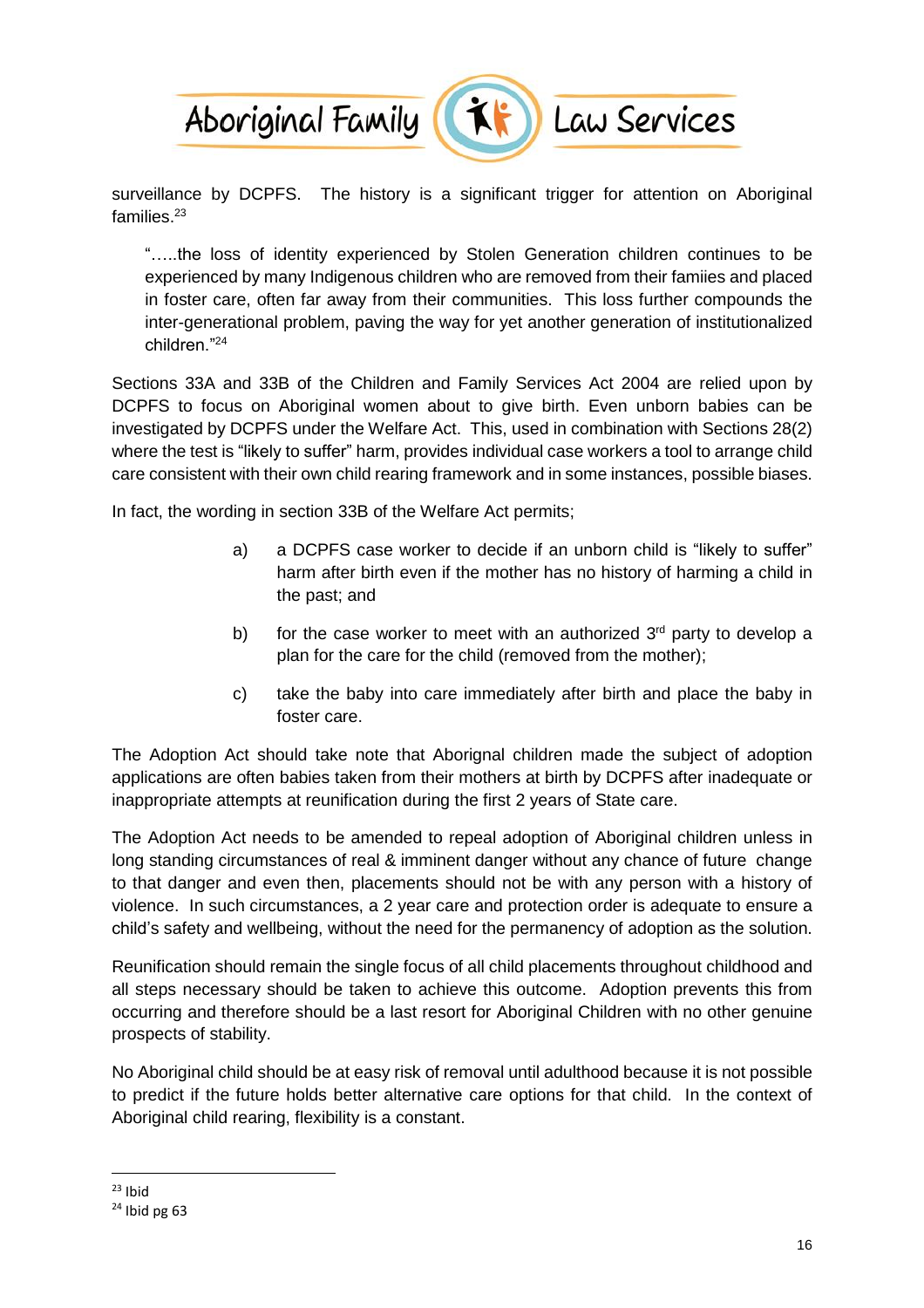

### **4.2 Separation of Siblings**

Case study 1 exempflies the experience of the AFLS that children are commonly separated from siblings when care and protection placements are made, with little or no consideration of how this separation may affect the child's family relationships over time. Even within the Western notion of child rearing, it is not acceptable for siblings to be separated. This dynamic understanding of child rearing is reflected in the best interests principle in international child rights law.<sup>25</sup>

Canadian research has found a direct correlation between lack of continuity in the personal identity in First Nations youth and the high rates of youth suicide in those populations. Importantly, the increased rate of youth suicide falls to zero in communities where cultural connection, practice and self governance factors are present.<sup>26</sup>

Although circumstances of risk may not facilitate placement of a child with its parents, proper consideration to keeping siblings together should remain paramount in all cases. Separation should only occur as a last resort after full and earnest attempts to keep siblings together.

#### **4.3 Consider parents as carers, before placing a child for adotption.**

Given the importance of a child maintaining contact with kin and country, failure to explore family possibilities is a serious indictment on the rights of the Aboriginal child as mandated in the Act.

In the experience of the AFLS, often a mother whose child has been apprehended is still the best option as a carer. There is provision for parents to have care of their own child while working to satisfy DCPFS requirements. However, this seems to rarely be considered by DCPFS or even understood as a possibility by the parent, given its rarity.

Consequently, a child might be eligable for adoption in circumstances where the protective parent could have cared for the child under DCPFS supervision. And at the end of 2 years of welfare imposed separation, the child and parent become permenatly separated because the DCPFS appointed carer has formed an attachment and wants to adopt the child and DCPFS has not taken steps to reunify the child with it's parents.

Aboriginal parents engaged with DCPFS often have a history of involvement with child protection over generations, where English is not the first language or where they live in remote and rural areas. Instead of presuming that parenting difficulties result from parental inadequaties, social disadvantage of those parents should be considered and support provided as best practice.

<sup>&</sup>lt;sup>25</sup> Rutter M (2008) Implications of Attachment Theory and Research for Child Care Policies in Cassidy and Shaver *Handbook of Attachment: Theory, Research and Clinical Applications* London Guilford Press <sup>26</sup> SNAICC (July 2016) *Achieving Stability for Aboriginal and Torres Strait Islander Children in Out-of Home Care* pg 7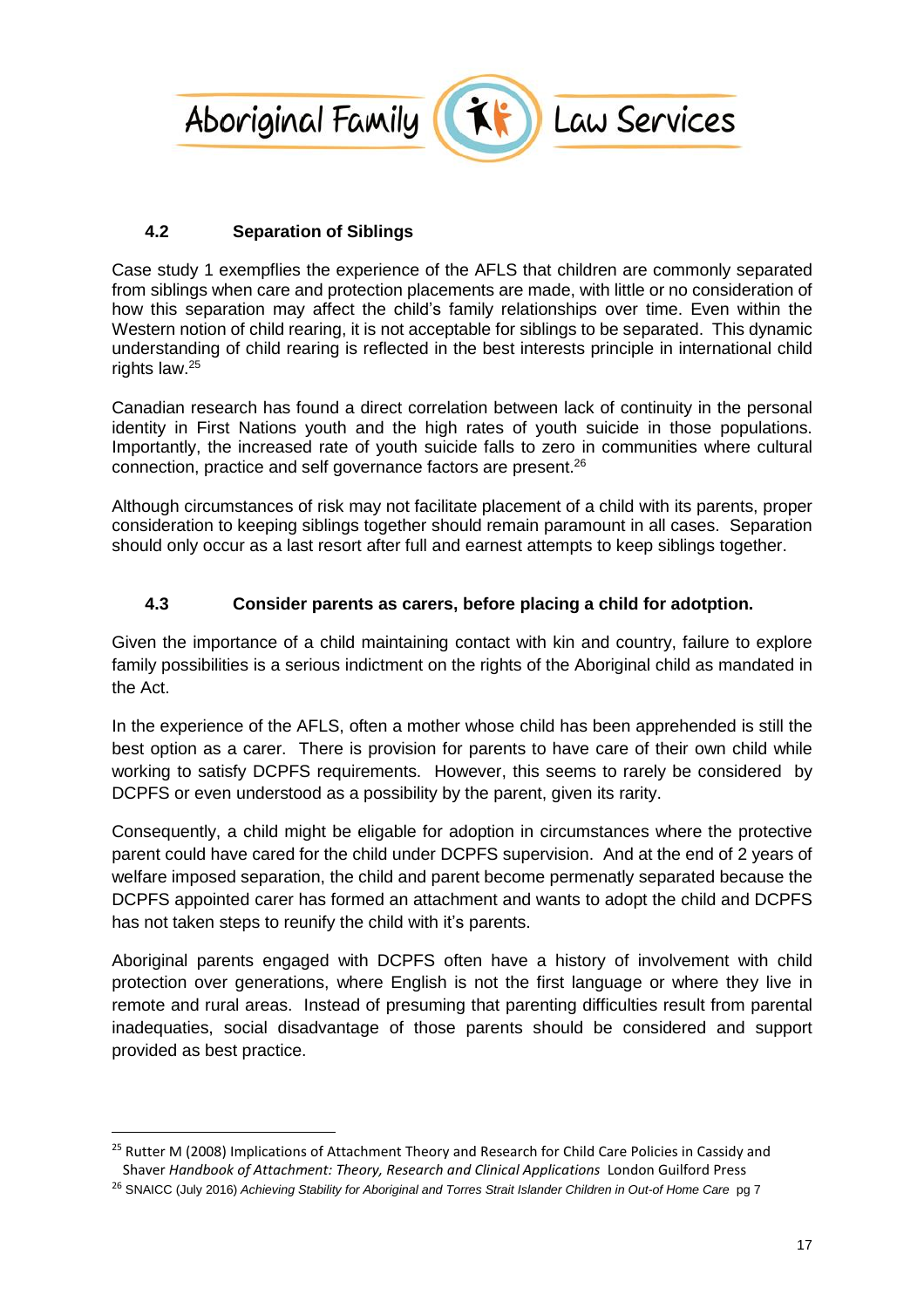

"neglect (*of a child*) should be considered to be a sign that the family is in need of support, rather than as a reason to remove a child."<sup>27</sup>

Placing children with parents, ideally for reunification, should be the focus of DCPFS involvement. However DCPFS uses its power to keep children away from parents it has historically considered a risk.

This is counter to the Act's mandate to facilitate reunification with parents before adoption is considered.

Under the United States model, the State must satisfy the court that "Active Efforts" have been made to provide the services and programs required by a family to enable them to care for the child before the State can remove a Native American child from their family.<sup>28</sup>

"Active Efforts" is a higher standard than "Reasonable Efforts". And inadequate housing, alcohol abuse, and non-conforming to social behaviours are **not** clear and convincing evidence that a child will suffer damage by remaining with its parents.

It is fair to say that active efforts in this context are not being practiced in WA.

#### **4.4 Compulsory Independent Children Lawyer**

In the experience of AFLS, a legal representative in adoption cases is rarely appointed if ever.

Section 134 of the Adoption Act refers to legal representation for the child. It is discretionary.

It is the contention of AFLS that every child before the Court persuant to an adoption application, because it is considered in need of protection, requires separate representation by a legal practitioner. The competing nature of the parties involved in protection cases requires the interests of the child be independently represented.

Further, the term "legal practitioner" as referred to in the Adoption Act does not clearly specify the sole representation of only the interests of the child. For this reason, AFLS suggests the name of "legal practitioner" for children be changed to "Child Representative"

All legal representation for Aboriginal children should be by lawyers, preferably Aboriginal lawyers trained as an Independent Children's Lawyer (ICL) and competent in Aboriginal culture, and community complexities.

<sup>27</sup> H.Douglas & T.Walsh, *Continuing the Stolen Generations: Child Protection Interventions and Indigenous People* International Journal of Children's Rights 21(2013) 59-87

 $28$  Ibid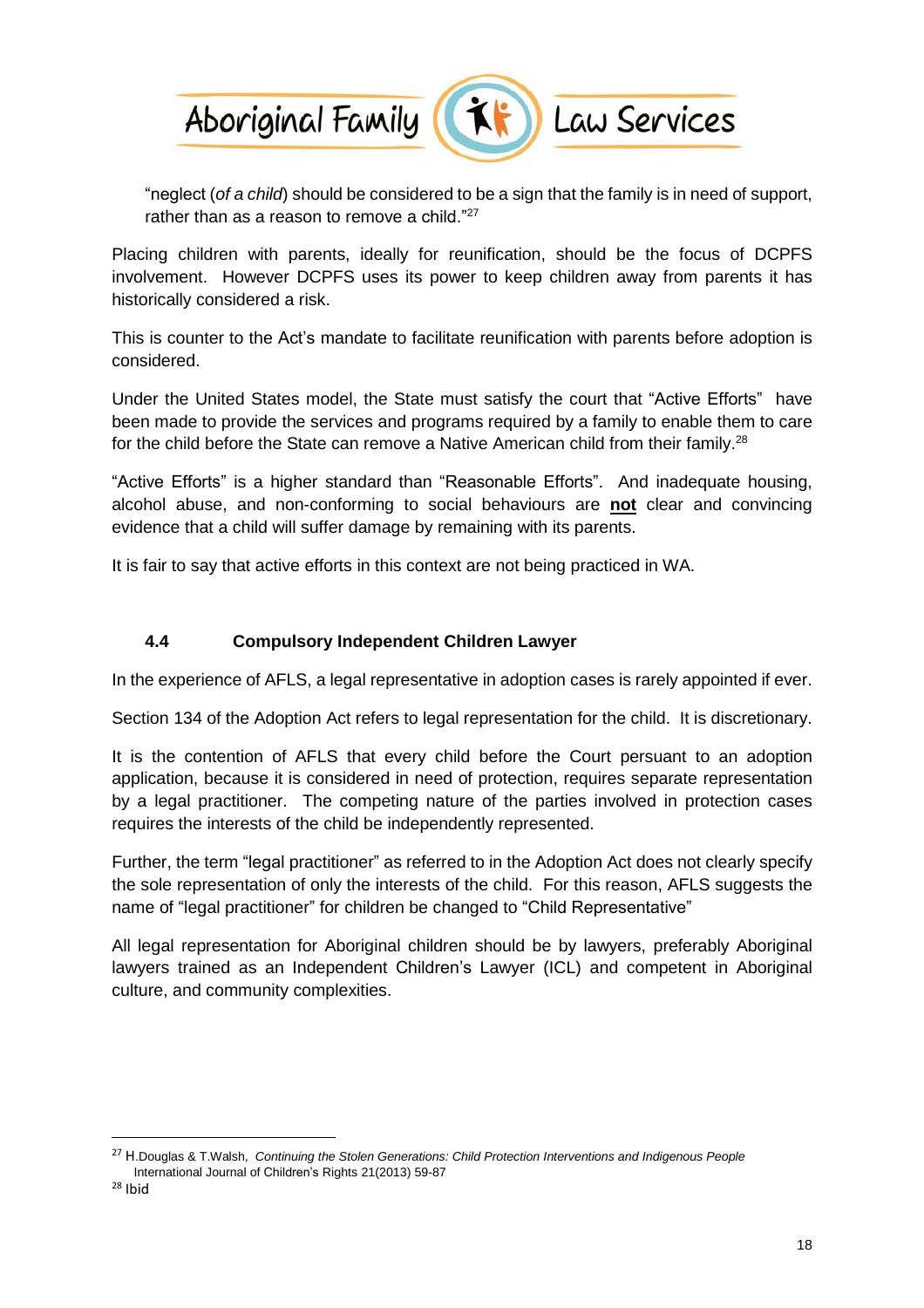

Placements without legal representation leave both the parents and the child vulnerable. Research has shown that people who repeatedly experience negative events over which they have no control may start to assume it is not possible to control situations.<sup>29</sup>

Many Aboriginal people see themselves as powerless to oppose to DCPFS intervention, partly because of generations of their families being taken and likely because they were removed as children as well.<sup>30</sup>

"With Indigenous parents…. Ive noticed that a lot (of them) think that once child safety becomes involved that's the end of it for them, they can't do anything more, they can't challenge the process. They don't understand that they can try and negotiate with the department to seek some different orders, If orders are indeed necessary"31

AFLS considers it necessary for a legal representative to be appointed for the child in adoption applications so the aboriginal voice is heard before orders are made.

#### **4.5 Monitor Adoption Placements**

In the AFLS experience there is no follow up by DCPFS once adoption orders are made about the placement of the child. It is therefore possible that unmonitored placements end up no better than the environment from which the child was taken, and sometimes worse. Had the Orders sought been granted in Case Study 1, the child may have been positioned into the violent environment the placement was intended to avoid.

If children are to be put into out-of-home care, it is the AFLS's position that the placement home must be tangibly better for the child. Equal or less care provided by the adoptive parents is not acceptable and is not a reason for a child to be adopted.

Without monitoring the child after a permanent placement is made, the quality of experience of that child is unknown.

<sup>29</sup> H.Douglas & T.Walsh, *Continuing the Stolen Generations: Child Protection Interventions and Indigenous People* International Journal of Children's Rights 21(2013)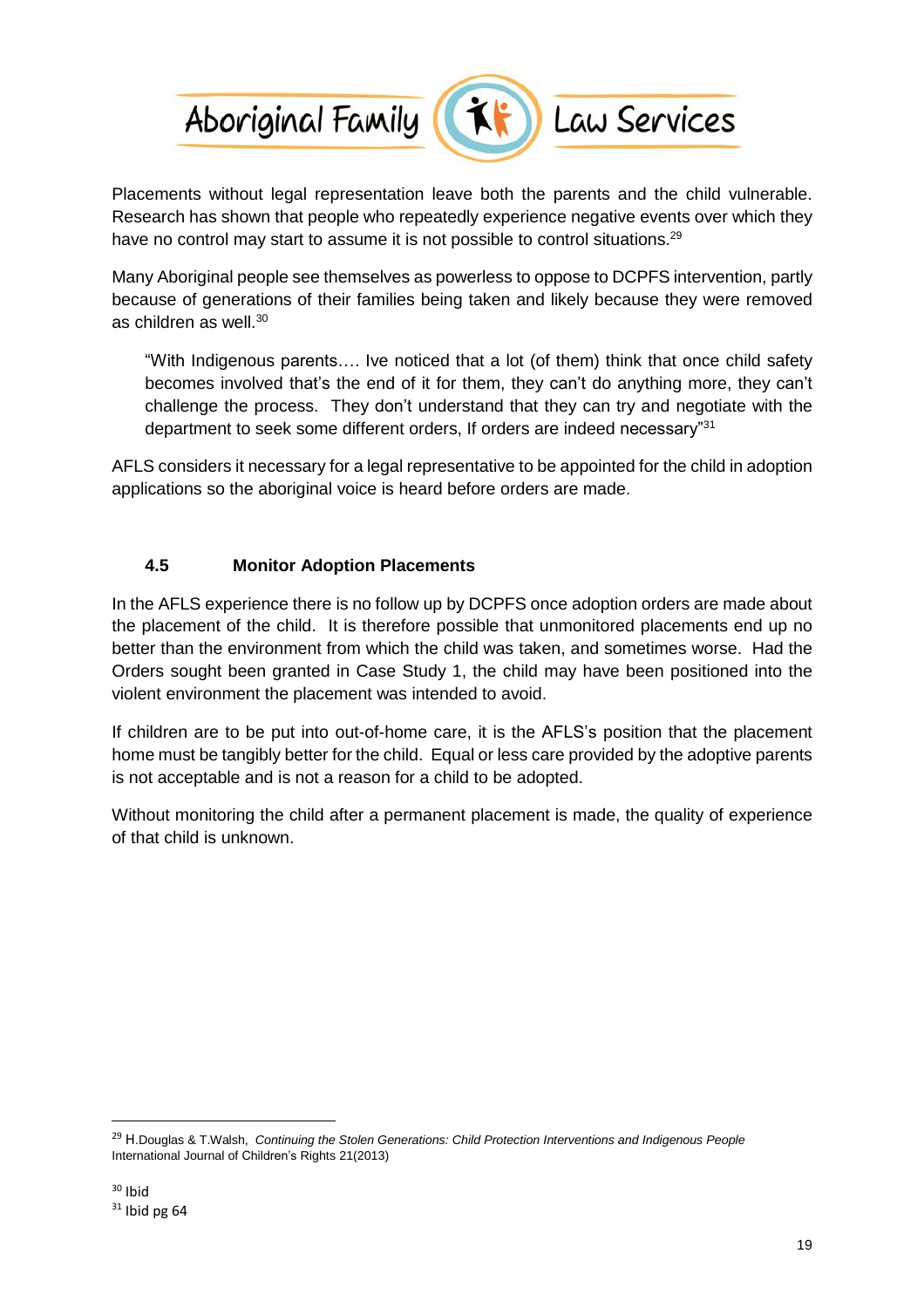

#### **4.6 DCPFS Case Workers need to have adequate expertise in Aboriginal culture to manage adoptive cases.**

If child protection workers are to work effectively with Aboriginal people they must be culturually competent to do so. Three interactive components of cultural competency have been identified by Weaver in comprehensive research:<sup>32</sup>

- 1 Skills;
- 2 Knowledge; and
- 3 Values.

Skills entail general skills such as problem solving and comunication and containment skills (including patience, tolerating silence and listening).

Workers must have knowledge of Aboriginal diversity and their own self awareness of stereotypes, a knowledge of history and culture and contemporary realities.

As to values, workers require self-awareness, humility and willingness to learn, respect and open-mindedness and a clear understanding of social justice.

For a DCPFS case worker to be culturally competent to work with Aboriginal people, we suggest that worker needs to be highly skilled and experienced.

However, as can be seen in Case Study 1, workers are not always competent to fulfil their role. Lack of competency compromises both the worker and the family and leaves the child potentially vulnerable with the decisions that are made.

Ideally, workers with a minimum number of years experience and with a proven record of successful reunifications would be situated in DCPFS districts with high Aboriginal populations, such as the Pilbara and the Kimberley

AFLS also considers the understanding of trauma, particularly intergenerational trauma, without understanding history and trauma, workers will never understand Aboriginal history and culture.

#### **4.7 Exernal Body to Monitor Adoption Applications**

 $\overline{a}$ 

At present and as afore mentioned, there are no steps in place to externally monitor or even review the current practices of DCPFS, other than the Court at first instance. However, as also canvassed, the findings of the Court at first instance are not publishable.

<sup>32</sup> H.Douglas & T.Walsh, *Continuing the Stolen Generations: Child Protection Interventions and Indigenous People* International Journal of Children's Rights 21(2013) 59-87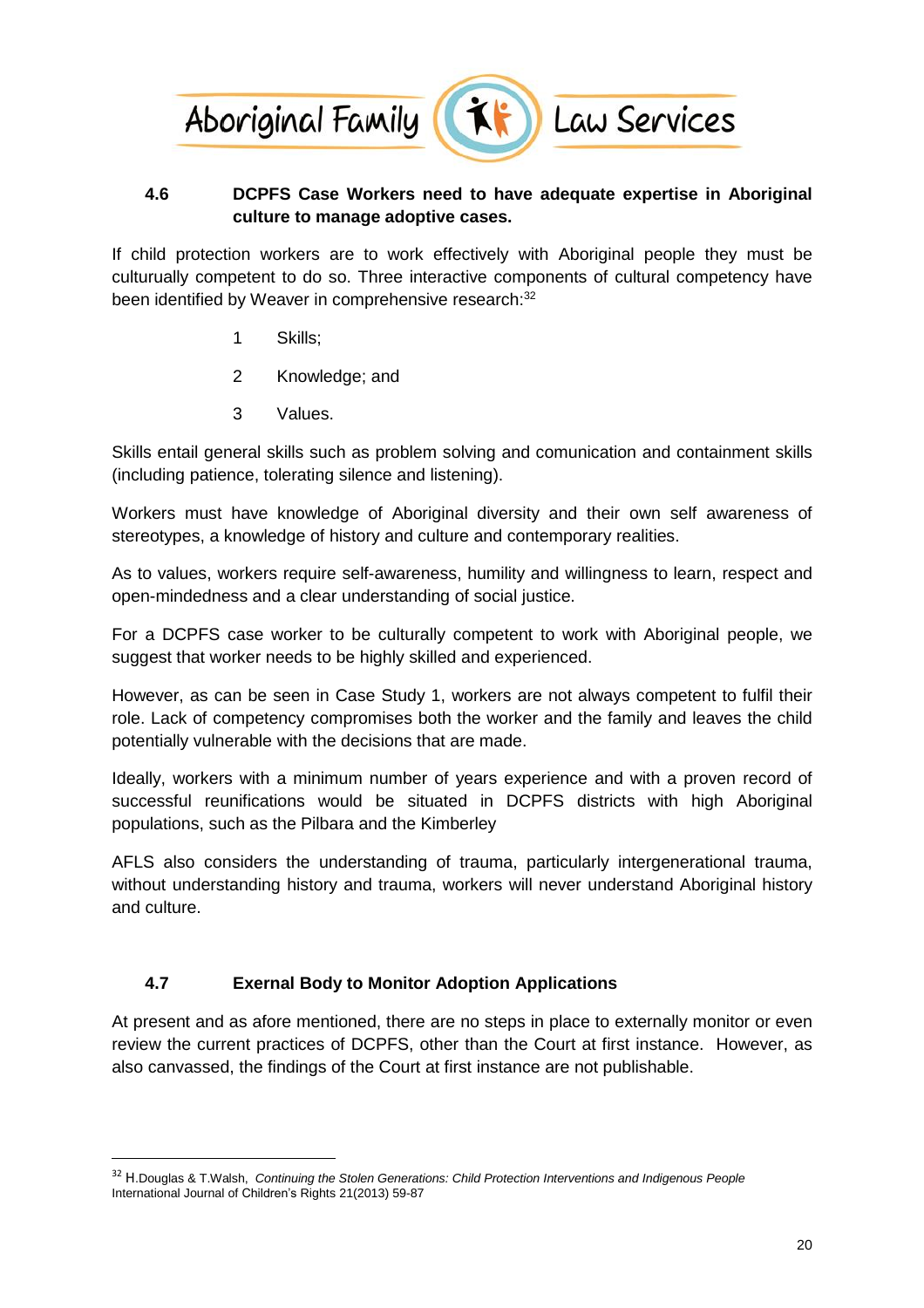

There is no current system in place for persons external to a case to know if children subject to adoption are managed according to current legal requirements as stated in the Act.

It would be useful for WA to look to Manatoba in Canada. Manatoba has enacted signfificant changes to it's child protection laws, specifically to address issues surrounding First Nation difficulties, legislating for proper representation and cultural understanding.

Ideally an entirely separate branch of DCPFS might be legislated to take over management of adoption practices for Aboriginal children given the disproportionate number of Aboriginal children in our out of home care system.

# **4.8 Principle of Community Participation**

As already canvased above, Community Participation does not always occur in Aborignal cases and often without explanation as to why.

It is the AFLS position that in administration of the Act, a kinship group, community group or representative organization must always be given opportunity and assistance to participate in the decision making process under the Act, and that such assistance is appropriate for every Aboriginal case. Unless respect and recognition are provided to Aboriginal communities, so they might make their own decisions about controlling the welfare of their own children, the current crisi in child care will likely continue.

# **4.9 Allow for Different Attachment to Care Givers in the Aboriginal Context**

Attachment theory is a psychological model that attempts to describe the dynamics of longterm and short-term interpersonal relationships between humans. The theory underpinning permancy planning is attachment theory; the sooner an enduring attachment with a carer is established, the more stable the child and the better the outcome for the child.

Studies on Aboriginal child rearing practices have found this approach inconsistent with Aboriginal child rearing practices.<sup>33</sup>

"The nuclear family is not the most common residential form; it is the extended family that is the norm (ed. Smith 2000). Typically, an Indigenous household consists of a small, multi-family, multi-generational core of kin with a highly mobile fringe of transient members. The responsibility for child care and rearing is distributed widely amongst a range of kin (Daly & Smith 1999), making any Western notion of 'primary carer' meaningless"<sup>34</sup>

<sup>33</sup> Department of Family and Community Services (2002). *Warrki jarrinjaku jintangkammanu purananjaku = Working together* everyone and listening : Aboriginal child rearing & associated research : a review of the literature. Dept. of Family and Community Services, Canberra

<sup>34</sup> Department of Families, Community Services & Indiginous Affairs (2004) *Occasional Paper 15 – The Growing Up of Aboriginal and Torris Islander Children: A literature Review.* Pg 25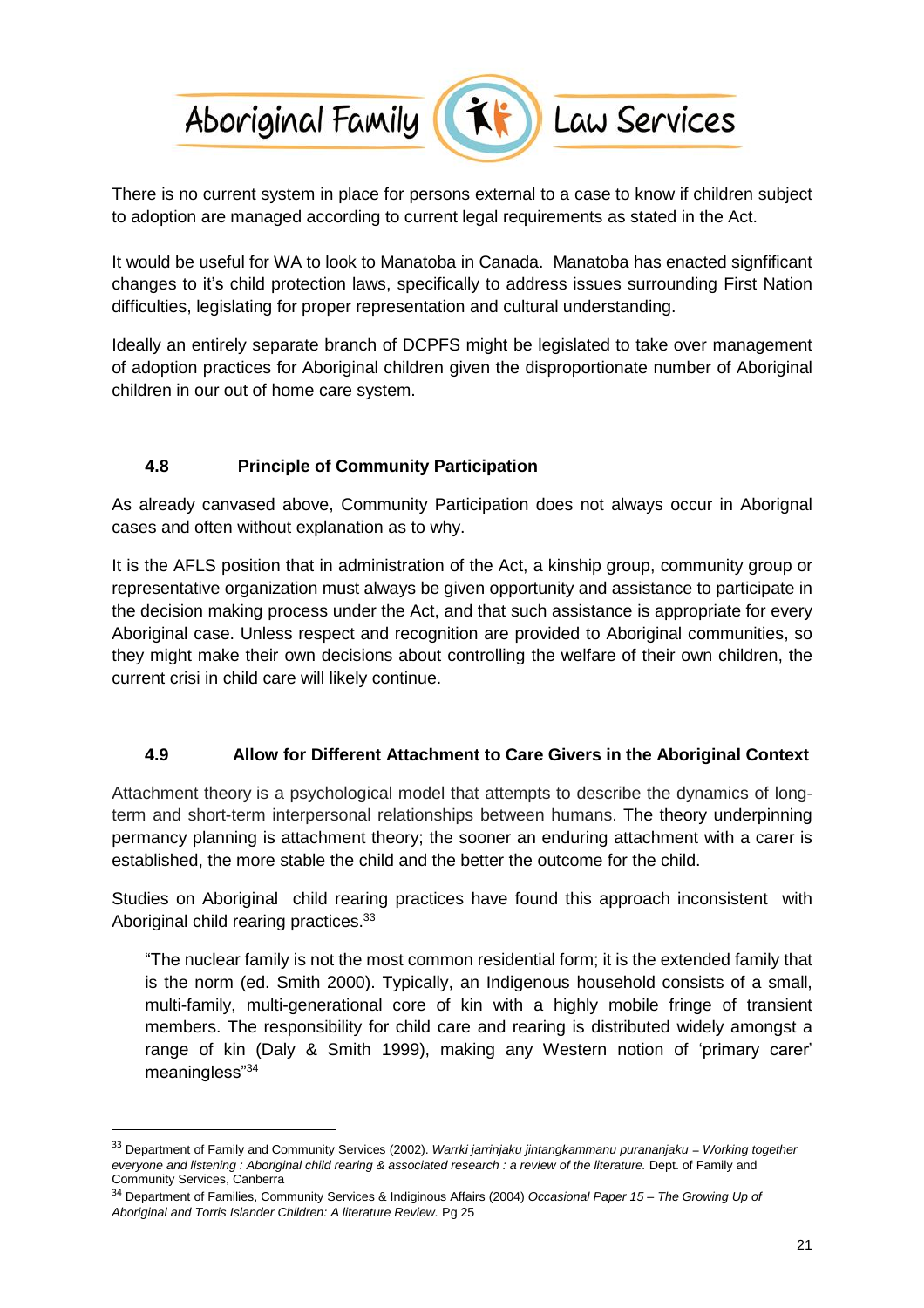

It is inappropriate for DCPFS to continue to use attachment theory as a guide in determining what is in an Aboriginal child's best interests for placement. To do so is paternatistic and ignores the importance of culturally relevant Aboriginal child rearing practices.

"An aboriginal child's identity is determined by their parents. A child is born into their tribal/clan practices, customs and law. In traditional Aboriginal communities, this may determine who they can marry and what they can eat, and identifies the part of the courtry for which they are responsible. This also includes their religious practices and laws to abide by. The child's kinship system determines this."<sup>35</sup>

#### **4.10 Support the Non Abusive Parent in Domestic and Family Violence Families**

The correlation between child abuse and domestic violence is well recogised.<sup>36</sup> Children growning up exposed to family violence are vulnerable to abuse, such as;

- 1 physical abuse approximately 60% occurs in families where there is domestic violence
- 2 child sexual abuse perpetrators use violence against the protective parent to conceal their abuse of a child
- 3 neglect over 80% of child deaths in WA revealed family violence as a contributing factor.

The AFLS maintains that victim safety and perpetrator accountability are necessary to achieve positive change for children exposed to family violence. It should not however, penalize a protective parent from caring from their child.

In situations where a parent has engaged with DCPFS, was caring for the child at the time the matter came to the attention of DCPFS, and the concerns in relation to safety relate to the other parent, the parent who is fulfilling their responsibility should be able to retain parental responsibility without their child becoming eligible for adoption after 2 years of State enforced care.

The Victorian legislation has already addressed this issue, referred to as a Family Preservation Order, pursuant to Section 280(1)(c) *Children Youth and Families Act 2005.*

<sup>35</sup> SNAICC (2011) *Growing up Our Way: Practice Matrix* pg 65 Op cit

<sup>36</sup> Department for Child Protectin and Family Support (2013) *Western Australia's Family and Domestic Violence Prevention Stratey to 2022.*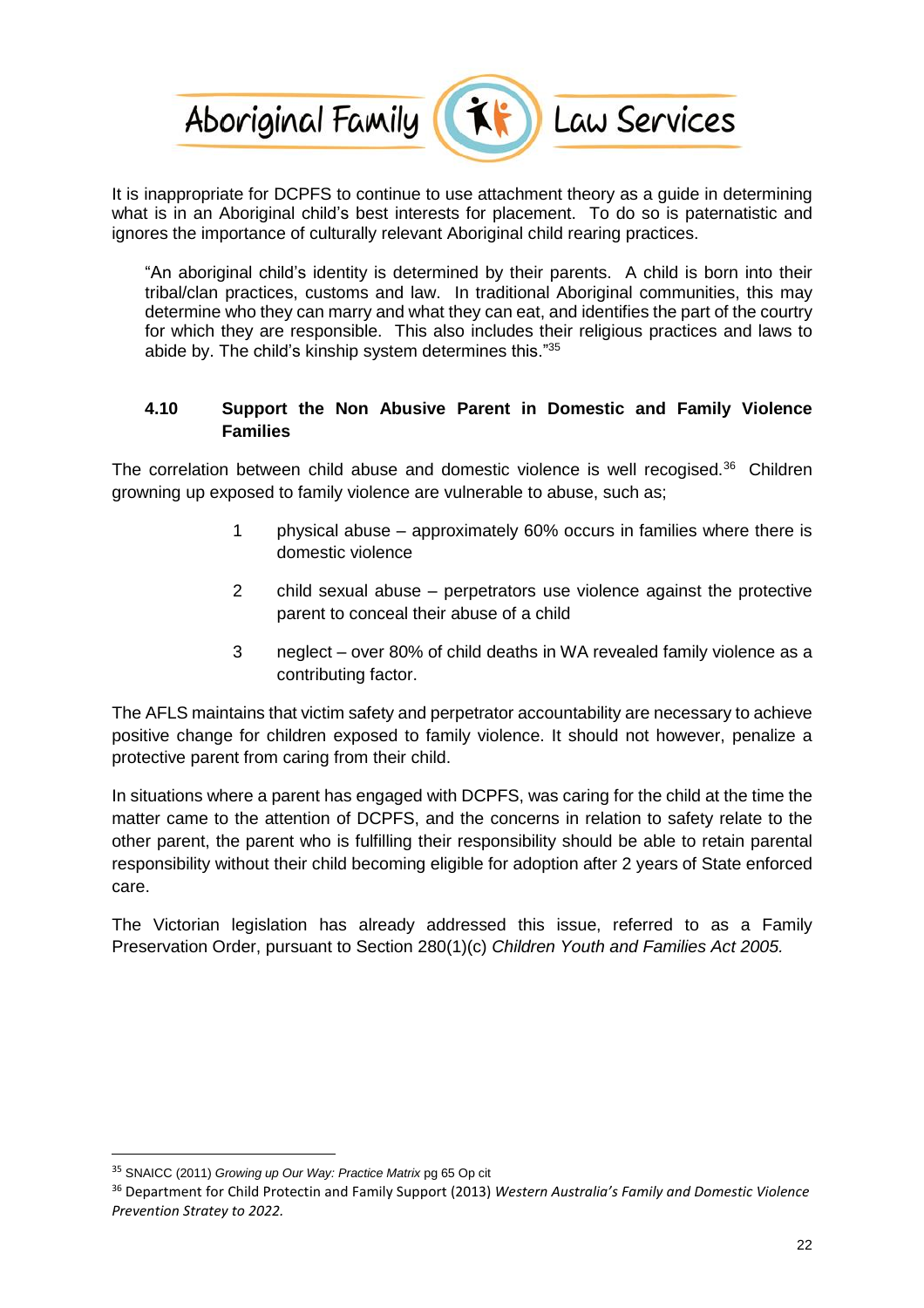

### **4.11 Never Place a Child with the Family of a Perpetrator of Domestic Violence**

The AFLS does not agree with placement of children with perpetrators of family violence or their families in the Aboriginal context.

Aboriginal women, the same as non Aboriginal, want domestic violence to stop. Domestic and family violence is a real concern in Aborigninal communities.<sup>37</sup>

In the experience of the AFLS some case workers approach to domestic violence is sometimes lacking in cultural competency. Often times mothers are told to "leave" their violent partner before the children will be returned. Case Study 1 is an example of this.

However, in addition to the same risk factors that non-Aboriginal women face when leaving violent partners, Aboriginal women also carry an additional consideration. Often an Aboriginal woman is focused on rehabilitation of the offender and restoring relationships within the family and community because to leave often means having to move a long way away from the community. This puts pressure on the victims of violence within the community setting in ways often unique to Aboriginal victims of violence.

It is not unusual for a woman to become the target of hostility from the perpetrator's family if she leaves the relationship, and particularly if the perpetrator is imprisoned.

Placement of a child with the perpetrator's family may effectively prevent the mother from having contact with the child or put her at risk from the perpetrators family. It also causes the child to be at risk of contact with a person known to be violent without adequate supervision. Again Case Study 1 exemplifies these concerns.

#### **4.12 Interpreters**

Different Countries within WA have different languages specific to each. Usually English is not the first language of people living in remote areas. This results in parents not necessarily understanding what they are told by case workers.

When dealing with Aboriginal people in remote areas and communities where English is a second or subsequent language, interpreters should be made available for discussions with case workers.

#### **4.13 Conclusion**

 $\overline{a}$ 

AFLS works at the front end of legal support for families experiencing removal of their children into State care - followed by permanent separation, often by adoption. There needs to be clear guidelines on supporting families to keep children connected to their family roots.

<sup>37</sup> Department of Families, Community Services & Indiginous Affairs (2004) *Occasional Paper 15 – The Growing Up of Aboriginal and Torris Islander Children: A literature Review.*